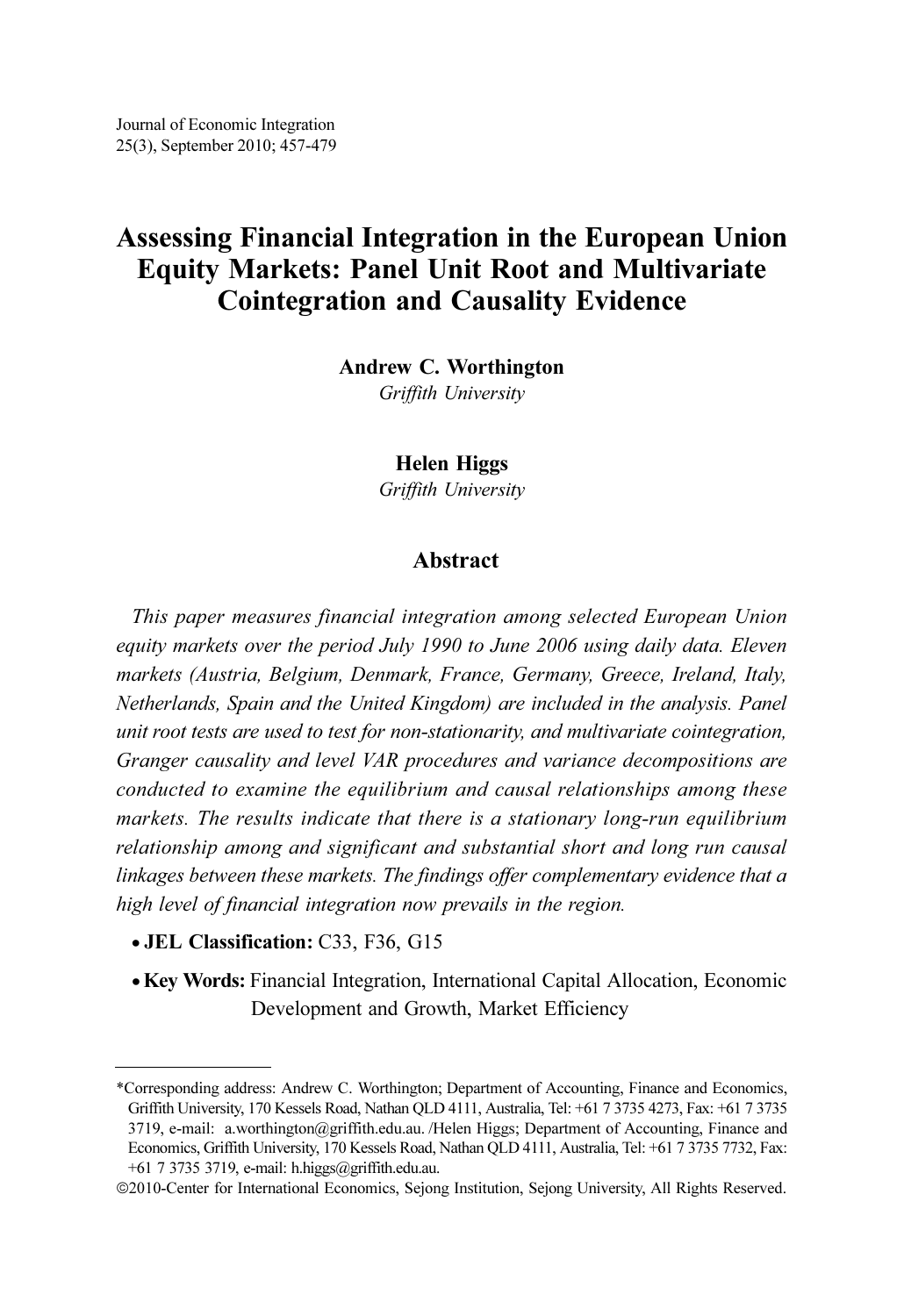# I. Introduction

Financial integration is the process in which a country's or region's financial markets, including its money, bond, bank credit and equity markets, become more closely integrated with those in other countries or regions. More particularly, the market for a set of financial instruments and/or services is said to be fully integrated if all potential market participants with the same relevant characteristics: (i) face a single set of rules when they deal with these financial instruments and/or services; (ii) have equal access to the set of financial instruments and/or services; and (iii) are treated equally when they are active in the market (Baele *et al.* 2004).

In terms of outcomes, three benefits accrue from the process of financial integration: (i) more opportunities for risk sharing and diversification, (ii) the better allocation of capital across investment opportunities, and (iii) the potential for higher economic growth. First, sharing risk across regions enhances specialisation, increases the set of financial instruments and/or services available, and thereby provides additional possibilities for diversification by investors. Second, the elimination of barriers to trading, clearing and settlement allows firms to choose the most efficient location for their financing activities. Investors too are free to invest their funds to their most productive end-use. Finally, the improvement in capital allocation enhances financial development, thereby assisting the process of economic growth, with additional funds flowing to (often less-developed) countries or regions with more (and often better) productive opportunities.

The European Union (EU), currently celebrating the fiftieth anniversary of its establishment, is a potential exemplar of the process of financial integration. Starting with the six-member European Economic Community (EEC) in 1957, the EU is now the world's largest economic entity with a nominal GDP of  $E11.5$ (US\$15.0) trillion spread across 27 member states, including the 13 members of the single-currency euro area. Obviously, financial integration has been an ongoing goal of the EU with an early emphasis placed on the elimination of cross-border restrictions on the activities of firms and investors within the region, as well as the harmonisation of rules, taxes and regulations among member states. More recently, however, the pace of these changes has accelerated, alongside a surge in crossborder trading. For instance, in the last few years the Financial Services Action Plan has been established as the vehicle for developing a single market in financial services in the EU, with more than forty measures to be implemented in the areas of banking, securities, insurance and pensions, and asset management (European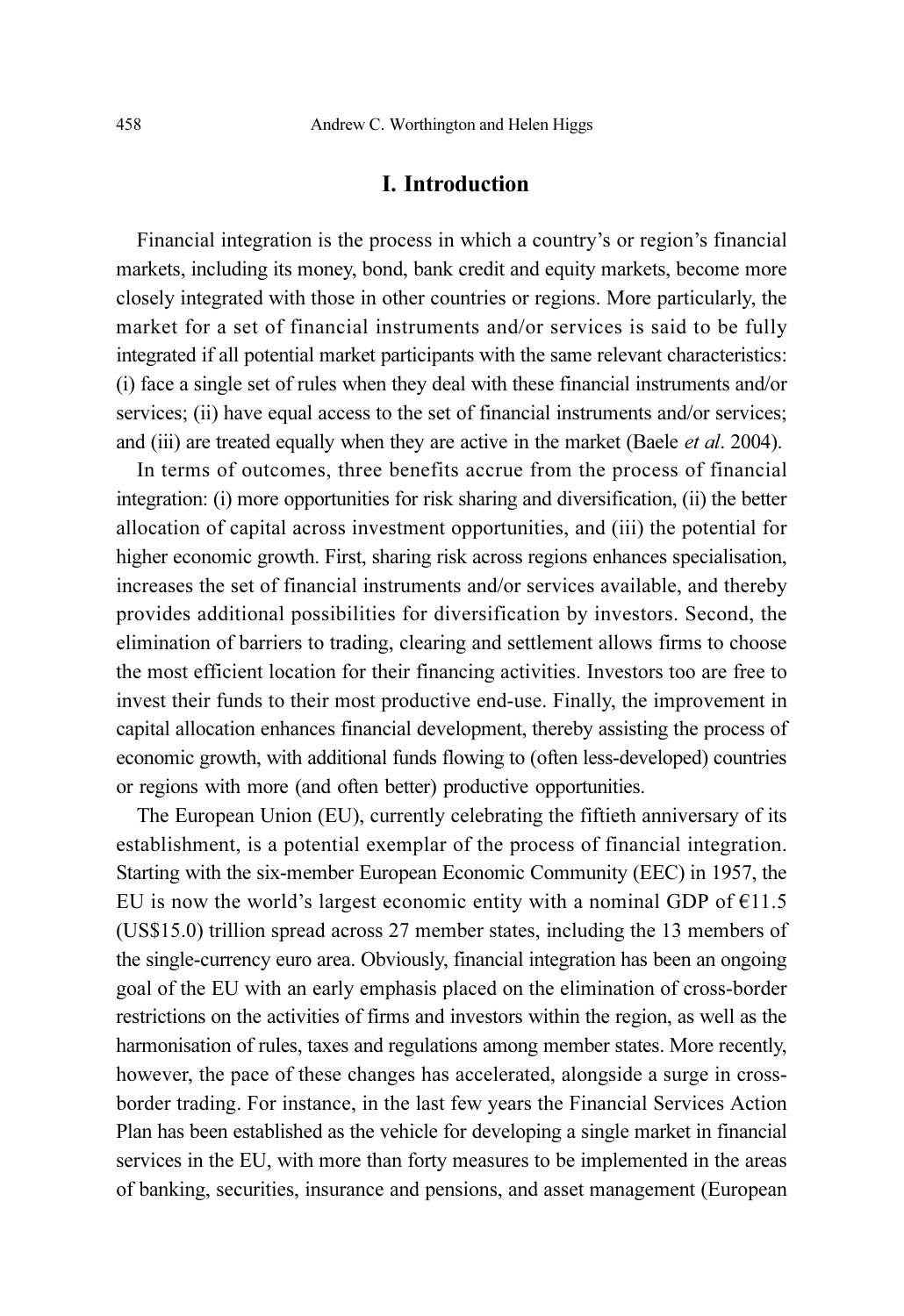Commission, 2007). At the same time, the European System of Central Banks (ESCB) and the European Central Bank (ECB) have since 1998 focused on financial integration as a means of achieving their primary objective of price stability alongside a high level of employment and sustainable and non-inflationary growth. This has resulted in series of regular updates on the pace and progress of financial integration by both the European Commission (2006) and the ECB (2007).

In a recent ECB occasional paper, Baele et al. (2004) identify several developments, particularly in equity markets, that suggest that financial integration has increased substantially in the EU. First, equity market participation by all types of investors has increased considerably, with equity as a share of financial assets held almost doubling between 1995 and 1999 (almost certainly associated with aging populations and the supplementation of public pensions with personal retirement savings). Second, the convergence of interest rates across euro area countries to historically low levels has prompted a reallocation of investments towards equity markets. Third, a number of EU directives have removed many of the few remaining barriers to international equity investment. Fourth, rapid growth in the number of investment funds has made it easier for investors to construct welldiversified portfolios.

Finally, with the introduction of the single currency in 1999, a structural shift occurred in the portfolio allocation paradigm, with investors increasingly convinced that the traditional first step of the international asset allocation decision in terms of country selection should give way to industry or sector selection, at least in the EU (Baele et al. 2004). In turn, the heightened interest in cross-border equity trading has led the region's stock exchanges to expand across national borders, with the consolidation of existing exchanges and attempts to create pan-European exchanges: complicated in part by cross-country regulatory differences and the fragmentation in clearing and settlement systems (Baele et al. 2004).

Baele *et al.* (2004) use this evidence to argue for the monitoring and understanding of financial market integration. The reasons are as follows. First, while the benefits of financial integration are expected to be positive overall, less positive effects may arise where, say, excessive consolidation in a market segment hinders competition. Second, it is important to accurately measure the state of integration in various segments of the market so that areas where further initiatives are required are identified. Third, as monetary policy is implemented through the financial system, this system must be as efficient as possible in order to guarantee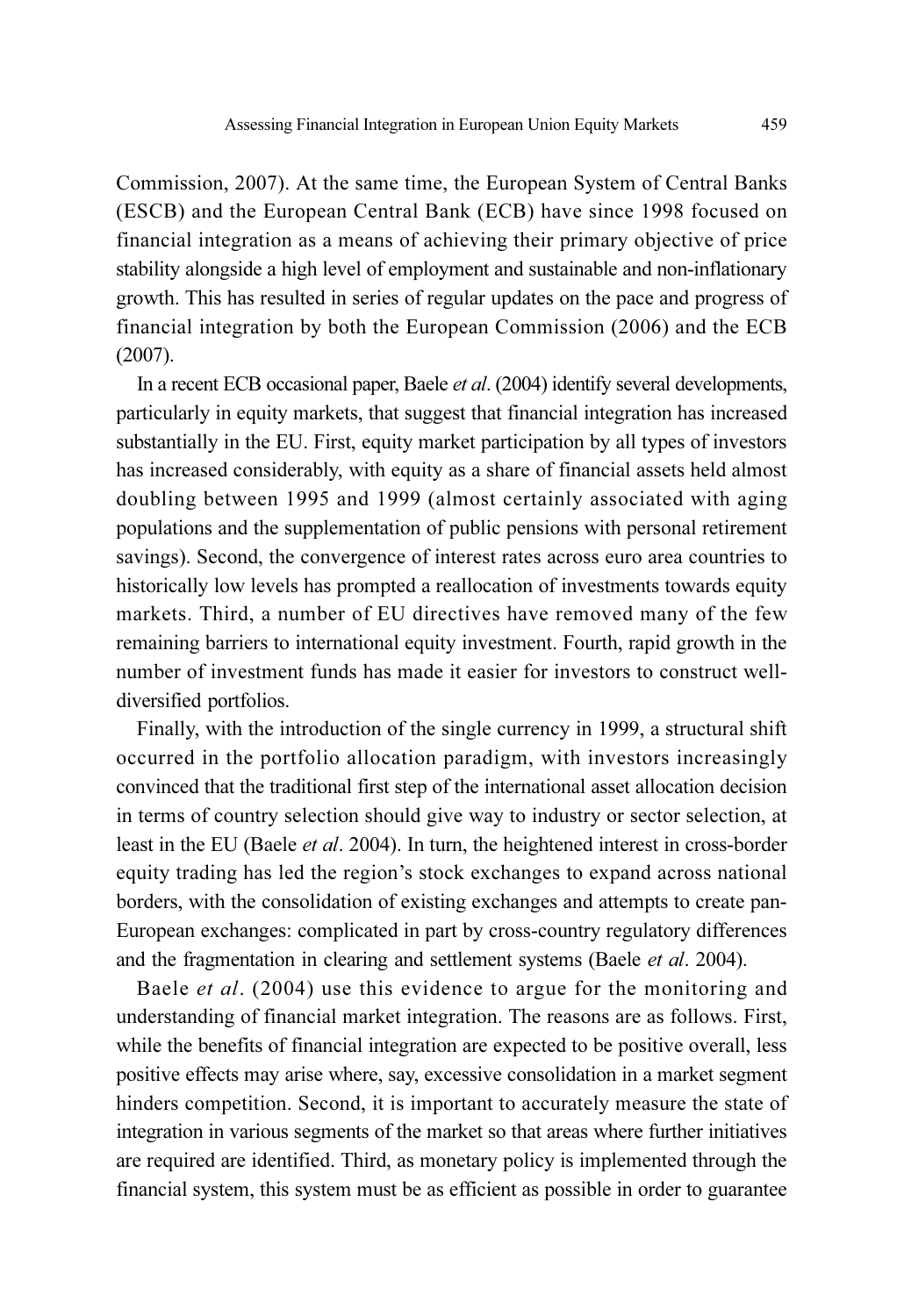the smooth and effective transmission of monetary policy. Finally, financial integration affects the structure of the financial system, which in turn may have implications for financial stability. Monitoring integration is therefore important for regulators and central banks.

In Baele et al. (2004), the relative importance of sector and country effects, the proportion of local equity market variance explained by common factors, and changes in equity home bias are used separately to assess the degree of financial integration. However, a complementary approach exists in the form of multivariate cointegration, causality and variance decomposition methods to examine these sorts of pricing relationships. This builds upon a continuously evolving literature concerned with financial market integration, comprising studies addressing the integration of European member-states with global markets. See, for instance, Arshanapalli and Doukas (1993), Abbott and Chow (1993), Espitia and Santamaria (1994), Kwan et al. (1995), Richards (1995), Longin and Solnik (1995), Malliaris and Urrutia (1996), Solnik et al. (1996), Darbar and Deb (1997), Meric and Meric (1997), Shawky et al. (1997), Yuhn (1997), Francis and Leachman (1998), Ramchand and Susmel (1998), Masih and Masih (1999) and Cheung and Lai (1999). It also builds upon a relatively recent body of work focusing on the institutional and regulatory aspects and outcomes of integration within Europe, especially the role of European Monetary Union (EMU) and the single currency. See, for example, Cheung and Lai (1999), Rouwenhorst (1999), Frantzscher (2002), Worthington et al. (2003), Hartmann et al. (2003), Jian et al. (2003), Reszar (2005), Batten and Kearney (2006), Schotman and Zalewska (2006), Fonteyne (2006), Hardouvelis (2006), Kim et al. (2006) and Papadogonona and Stouraras (2006)].

Accordingly, the purpose of this paper is to present a quantitative method for assessing financial integration in EU equity markets. The paper itself is divided into four main areas. Section II presents the data employed in the analysis. Section III explains the methodology. Section IV discusses the results. The paper ends with some brief concluding remarks in Section V.

# II. Data

The data employed in the study is composed of value-weighted equity market indices for 11 European markets, namely, Austria (AUS), Belgium (BEL), Denmark (DEN), France (FRA), Germany (GER), Greece (GRE), Ireland (IRL),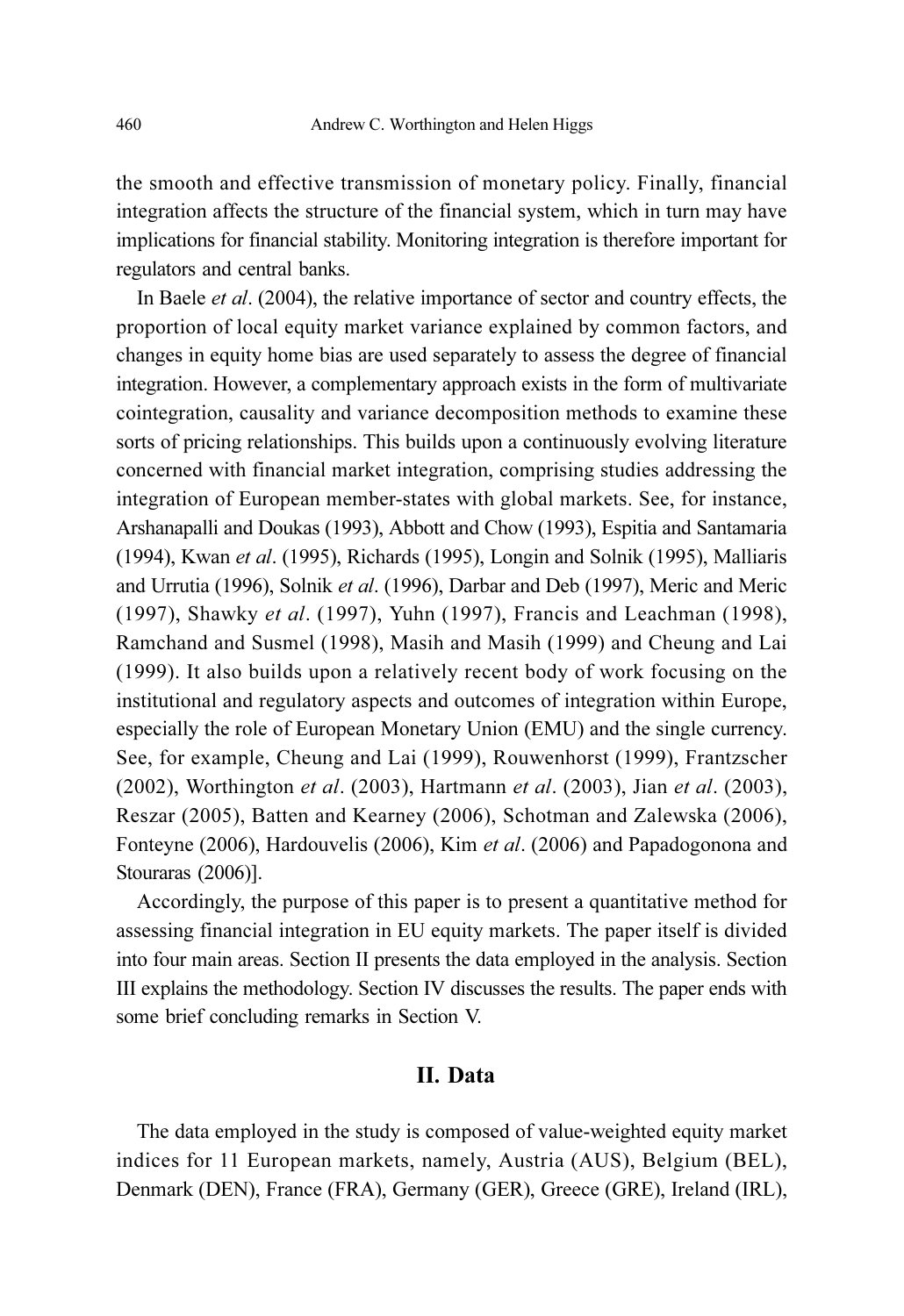Italy (ITL), Netherlands (NTH), Spain (SPN) and the United Kingdom (UK). While the sample of member states is not exhaustive, it does include the largest 11 of the 15 members in place before the 2004 and 2007 waves of accession (with 10 and 2 new members, respectively). All index data specified is obtained from Morgan Stanley Capital International-Barra (2007) (hereafter MSCI) in US dollar terms and encompasses the period 1 January 1993 to 31 June 2006. The construction of these indices is as follows:

In constructing a country index every listed security in the market is identified. Securities are free float adjusted, classified in accordance with the Global Industry Classification Standard (GICS®), and screened by size and liquidity. MSCI then constructs its indices by targeting for index inclusion 85% of the free float adjusted market capitalization in each industry group, within each country. By targeting 85% of each industry group, the MSCI Country Index captures 85% of the total country market capitalization while it accurately reflects the economic diversity of the market.

MSCI indices are widely employed in the financial integration literature given the degree of comparability, the avoidance of dual listing and the breadth and reflectivity of index coverage [see, for instance, Meric and Meric (1997), Yuhn (1997), Cheung and Lai (1999) and Worthington et al. (2003)]. The daily data used comprise the longest continuous time series for the eleven equity markets. Each market encompasses 4,175 daily observations; the eleven markets together provide a balanced panel of 45,925 observations.

### III. Empirical Methodology

This paper investigates the integration among EU equity markets as follows. Panel unit root tests are first conducted as a means of informing subsequent techniques. Multivariate cointegration, Granger causality, level VAR and variance decomposition methods are then employed to examine the integration among markets.

### A. Panel Unit Root Tests

Panel unit root tests comprise a multivariate analogue to standard univariate unit root tests, including the Augmented Dickey-Fuller (ADF), Phillips-Perron (PP) and Kwiatkowski, Phillips, Schmidt and Shin (KPSS) tests. The main purpose in extending the application of purely time-series unit root tests to panel unit root tests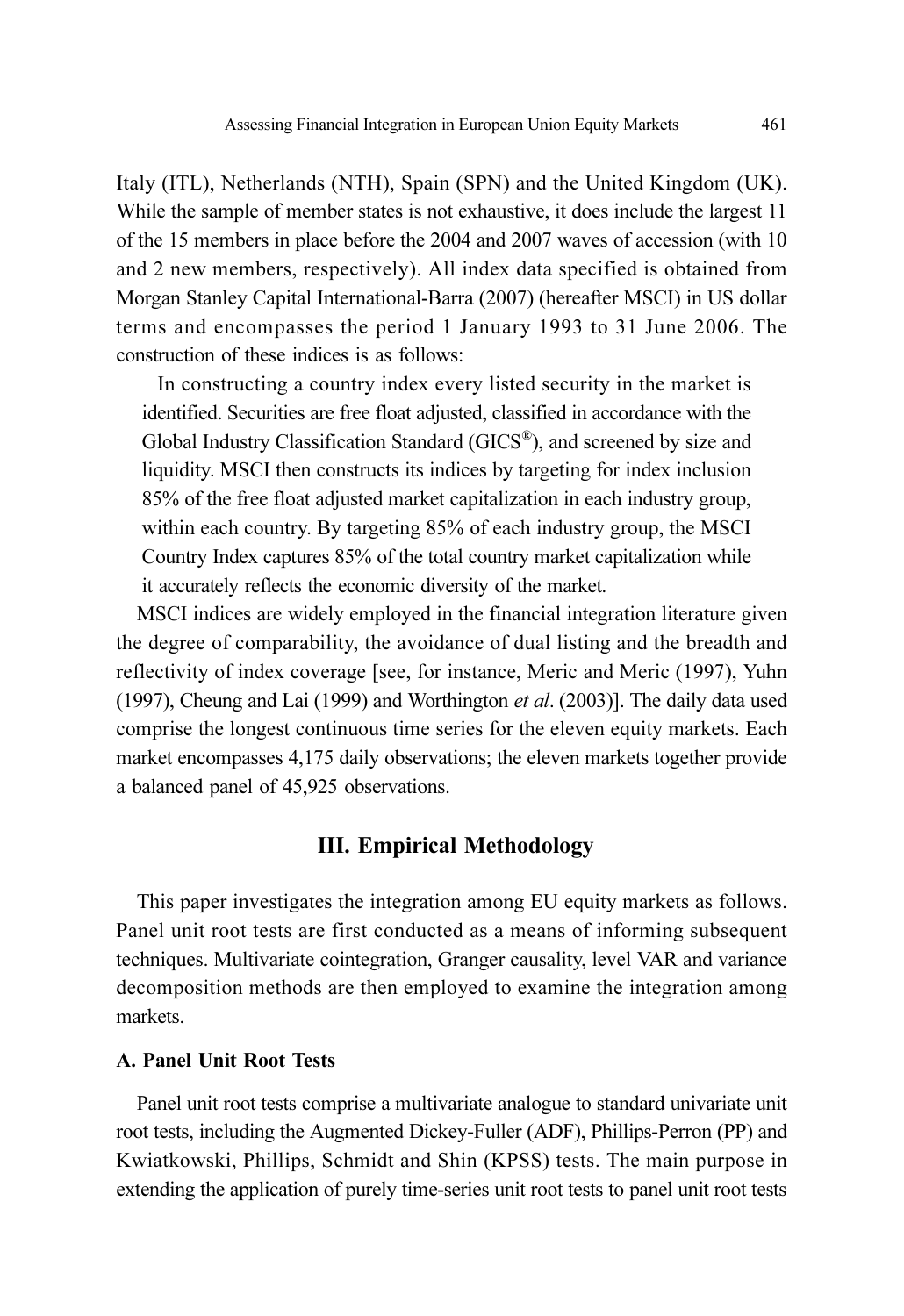is to use the increase in sample size from pooling cross-sectional data to improve the power of the tests. Three panel unit root tests are examined, namely: the Levine, Lin and Chu (2002), Im, Pesaran and Shin (2003) and Hadri (2000) tests.

### 1) A Basic Model

Assume the time series  $\{y_{i,0}, ..., y_{i,T}\}\$  on the cross section units (or markets)  $i =$ 1, 2, ..., M over T time periods are generated for each  $i$  by a simple first-order autoregressive, AR(1), process:

$$
y_{i,t} = (1 - \rho_i)\mu_i + \rho_i y_{i, t-1} + \varepsilon_{i, t} \qquad i = 1, 2, ..., M, \quad t = 1, 2, ..., T
$$
 (1)

where  $y_{i,t}$  denotes the observed cross section for the *i*-th unit at time t and  $\varepsilon_{i,t}$  is white noise for the *i*-th unit at time *t*. The errors  $\varepsilon_{i,t}$  are identically and independently distributed (*i.i.d*) across *i* and *t* with  $E(\epsilon_{i,t}) = 0$ ,  $E(\epsilon_{i,t}^2) = \sigma_i^2 < \infty$  and  $E(\epsilon_{i,j}^4) < \infty$ . Under the null hypothesis of a unit root,  $\rho_i = 1$  for all *i*, equation (1) can be rewritten as the following basic ADF specification:

$$
\Delta y_{i,t} = \alpha_i + \phi_i y_{i,t-1} + \sum_{j=1}^{q_i} \gamma_{i,j} \Delta y_{i,t-j} + \varepsilon_{i,t}
$$
 (2)

where  $\alpha = (1 - \rho_i)\mu_i$ ,  $\phi_i = (\rho_i - 1)$  and  $y_i$  are coefficients to be estimated for the *i*-th unit,  $q_i$  is the number of lagged terms for the *i*-th unit  $\Delta y_{i,t} = y_{i,t} - y_{i,t-1}$  and all other parameters are as previously defined.

### 2) Levine, Lin and Chu Test

One of the first panel unit root tests was proposed by Levine and Lin (1992) and subsequently formalised in Levine et al. (2002) (hereafter LLC). The LLC test permits the intercept, time trend, residual variance and higher-order autocorrelations to vary across individual markets. The LLC test is based on a pooled panel estimator which assumes a common  $\phi_i = \phi$  but allows  $q_i$  to vary across the cross sections. It also requires the independently generated time series to have a common sample size. The LLC test may then be viewed as a pooled ADF test potentially with different lag lengths across the cross sections of the panel. The main limitation of this test is that it imposes a cross-equation restriction on the first-order autocorrelation coefficients. Under the LLC, the null and alternative hypotheses are given as: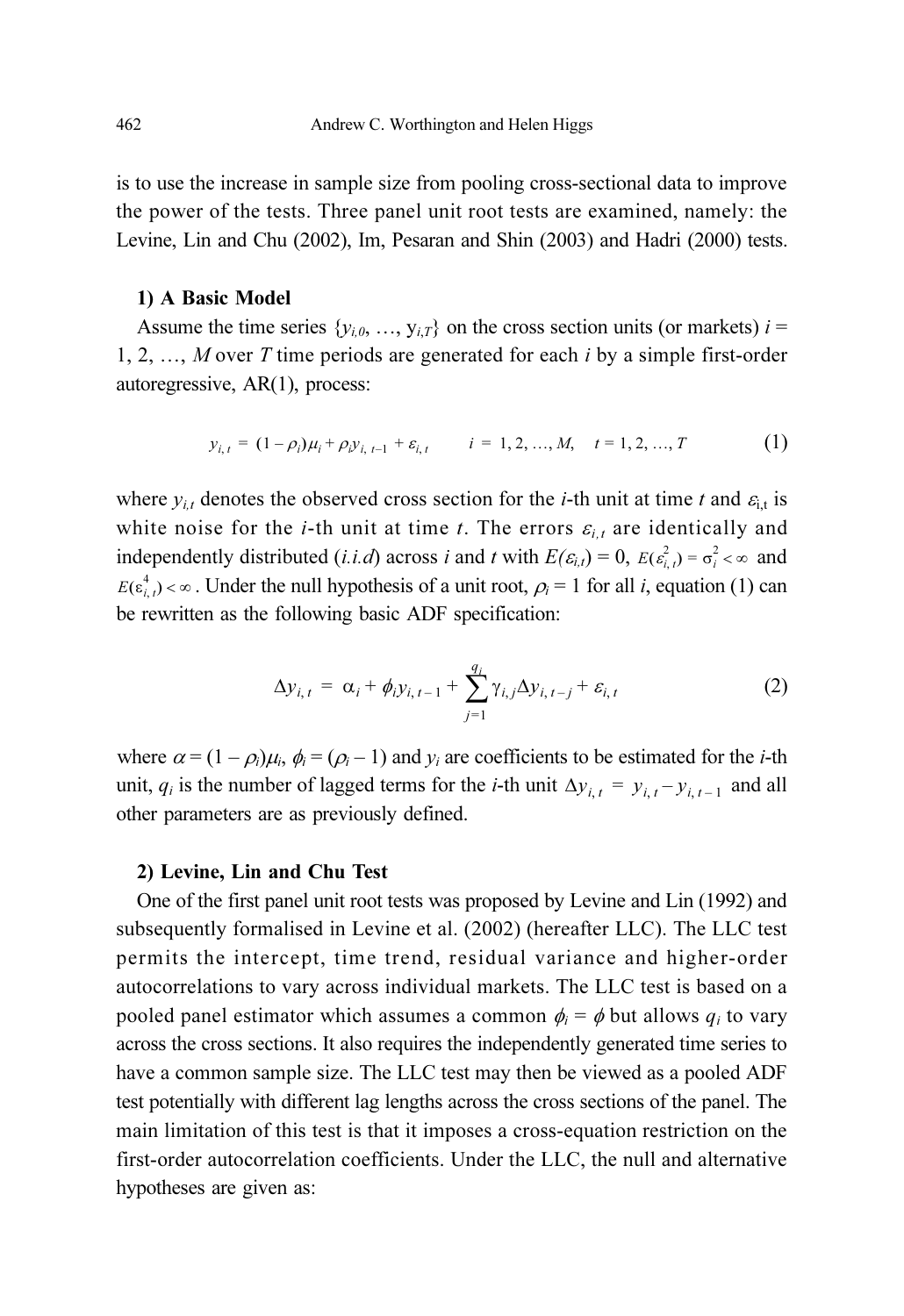$$
H_{0,LLC}
$$
:  $\phi_1 = \phi_2 = ... = \phi_M = 0$   
\n $H_{1,LLC}$ :  $\phi_1 = \phi_2 = ... = \phi_M = \phi < 0$ 

Under the null hypothesis, each cross section has a unit root (or is non-stationary) while under the alternative each cross section unit is stationary. The LLC test statistic under the null hypothesis is a modified *t*-statistic.

### 3) Im, Pesaran and Shin Test

The Im, Pesaran and Shin (2003) test (herafter IPS) is introduced to take account of the major weakness of the LLC test where it is assumed that all individual AR(1) series have a common autocorrelation coefficient. It allows for individual processes by permitting  $\phi_i$  to vary across the cross sections. The IPS test begins by specifying a separate ADF regression for each cross section unit specified by equation (2). The null and alternative hypotheses for the IPS test are:

$$
H_{0,\text{IPS}}
$$
:  $\phi_i = \phi = 0$  for  $\forall i$   
H<sub>1,\text{IPS}</sub>:  $\phi_i < 0$  for  $i = 1, 2, ..., M_1$  and  $\phi_i = 0$  for  $i = M_1 + 1, ..., M$ 

Under the null hypothesis, all cross section units in the panel are non-stationary. The IPS test assumes that under the alternative at least one cross section unit, but not all cross section units is stationary. This differs from the LLC test which presumes all cross section units are stationary under the alternative hypothesis.

The IPS test is based on M independent tests on M cross section units while the LLC test combines the test statistics. The random errors,  $\varepsilon_{i,t}$ , are assumed to be serially correlated with different serial correlation properties and different variances across each cross section unit. The core of the IPS test is based on a group-mean tbar statistic where the t-statistics are drawn from each ADF test and averaged across the panels. Adjustment factors are used to standardise the t-bar statistic into a standard normal IPS W-statistic under the null hypothesis.

#### 4) Hadri Test

The Hadri (2000) panel unit root test parallels the well-known KPSS unit root test with the null hypothesis of no unit root in any of the cross section units in the panel. As with the KPSS unit root test, the Hadri test is based on the residuals from individual OLS regressions of  $y_{it}$  on a constant or a constant and a trend. The test statistic is distributed as standard normal under the null. The error process may be assumed to be homoskedastic across the panel or heteroskedastic across the cross section units. Two Z-statistics are presented. One Z-statistic is derived from the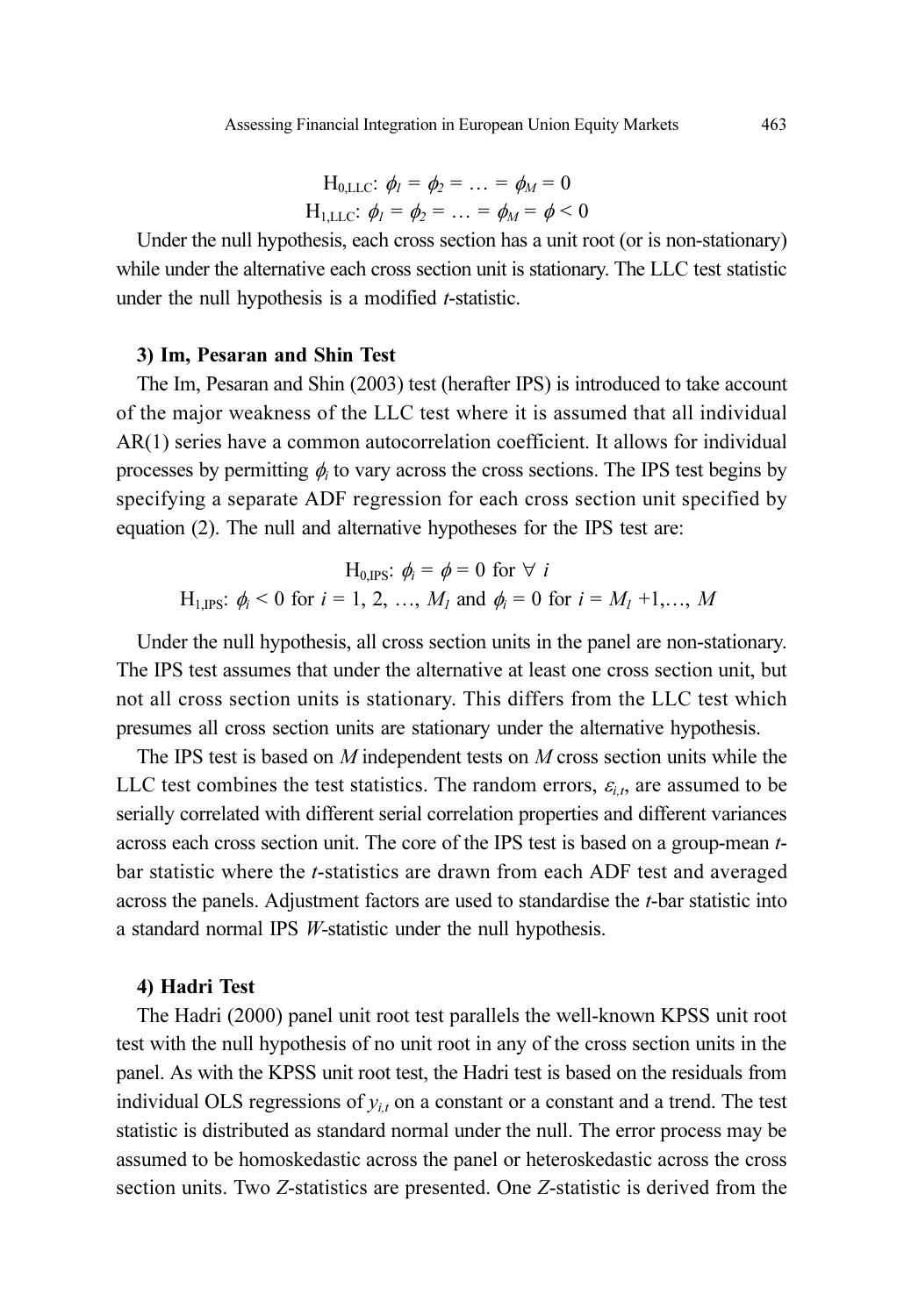Lagrange Multiplier (LM) statistic where the residuals from the ADF regression are associated with the homoskedasticity assumption across the panel and the other using the LM statistic that is heteroskedasticity consistent.

### B. Multivariate Cointegration

Following Engle and Granger (1987), suppose the set of M market index series  $y_t = [y_{1t}, y_{2t}, ..., y_{Mt}]$  are all I(1) and  $\beta y_t = u_t$  is I(0), then  $\beta$  is said to be a cointegrated vector and  $\beta y_t = u_t$  is called the cointegrating regression. The components of  $y_t$  are said to be cointegrated of order d, denoted by  $y_t \sim \text{CI}(d, b)$ where  $d > b > 0$ , if (i) each component of  $y_t$  is integrated of order d, and (ii) there exists at least one vector  $\beta = (\beta_1, \beta_2, ..., \beta_M)$ , such that the linear combination is integrated of  $(d - b)$ . By Granger's theorem, if the indices are cointegrated, they can be expressed in an error correction model (ECM) encompassing the notion of a long-run equilibrium relationship and the introduction of past disequilibrium as explanatory variables in the dynamic behaviour of current variables.

In order to implement the ECM, the order of cointegration must be known. A useful statistical test for determining the cointegration order proposed by Johansen (1991) and Johansen and Juselius (1990) is the trace test. For example, to test for no cointegrating relationship, r is set to zero and the null hypothesis is  $H_0$  :  $r = 0$ and the alternative is  $H_1$ :  $r > 0$ . However, the Johansen (1991) test can be affected by the lag order. The lag order is determined by using both the likelihood ratio test and information criteria in VAR. The optimum number of lags to be used in the VAR models is determined by the likelihood ratio test statistic:

$$
LR = (T - K) \ln(|\Sigma_0| / |\Sigma_A|)
$$
 (3)

where T is the number of observations, K denotes the number of restrictions,  $\Sigma$ denotes the determinant of the covariance matrix of the error term, and subscripts  $0$ and A denote the restricted and unrestricted VAR, respectively. LR is asymptotically distributed  $\chi^2$  with degrees of freedom equal to the number of restrictions. The test statistic in (3) is used to test the null hypothesis of the number of lags being equal to  $k-1$  against the alternative hypotheses that  $k = 2, 3, \ldots$  and so on. The test procedure continues until the null hypothesis fails to be rejected, thereby indicating the optimal lag corresponds to the lag of the null hypothesis.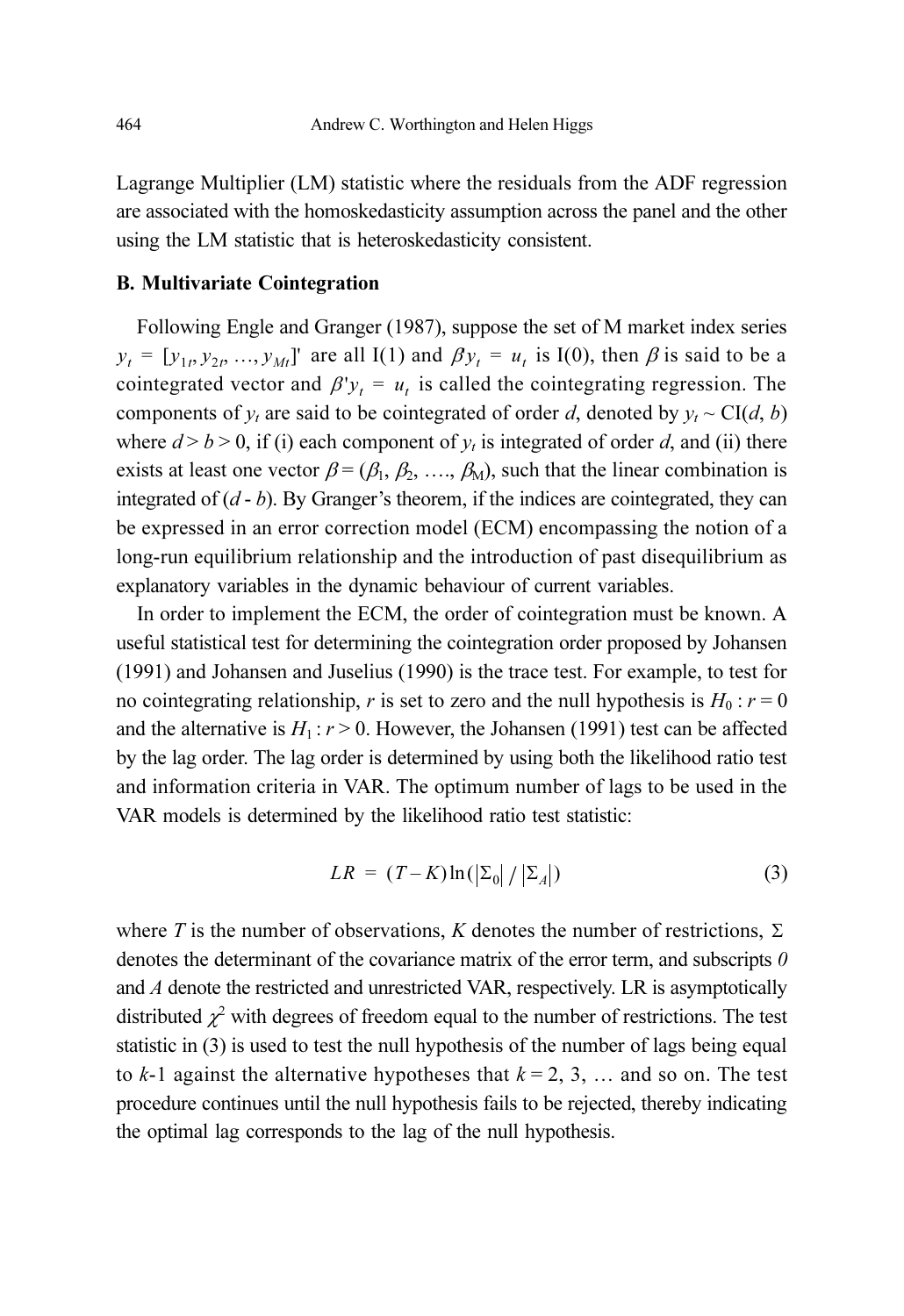### C. Multivariate Granger Causality and Level VAR Tests

To examine the short-run relationships among the markets, Granger (1969) causality tests are specified. Essentially tests of the prediction ability of time series models, a market index causes another index in the Granger sense if past values of the first index explain the second, but past values of the second index do not explain the first. When the indices in question are cointegrated, Granger causality is tested using the ECM:

$$
\Delta y_t = \gamma_0 + \sum_{i=1}^r \psi_i \Theta_{t-1} + \sum_{i=1}^m \gamma_i \Delta y_{t-i} + \varepsilon_t \tag{4}
$$

where  $\Theta$  contains r individual error-correction terms, r are long-term cointegrating vectors via the Johansen procedure,  $\psi$  and  $\gamma$  are parameters to be estimated, and all other variables are as previously defined.

One problem with a Granger causality test based on (4) is that it is affected by the specification of the model. ECM is estimated under the assumption of a certain number of lags and cointegrating equations, which means that the actual specification depends on the pre-test unit root and cointegration (Johansen) tests. To avoid possible pre-test bias, Toda and Yamamoto (1995) propose the level VAR procedure. Essentially, the level VAR procedure is based on VAR for the level of variables with the lag order p in the VAR equations given by  $p = k + d_{max}$ , where k is the true lag length and  $d_{max}$  is the possible maximum integration order of variables. Therefore, the estimated VAR is expressed as:

$$
y_t = \hat{\gamma}_0 + \hat{\gamma}_1 t + \dots + \hat{\gamma}_q t^q + \hat{J}_{1} y_{t-1} + \dots \hat{J}_k y_{t-k} + \dots + \hat{J}_p y_{t-p} + \hat{\varepsilon}_t, \tag{5}
$$

where  $t = 1, ..., T$  is the trend term and  $\hat{\gamma}_i$ ,  $\hat{J}_i$  are parameters estimated by OLS. Note that  $d_{max}$  does not exceed the true lag length k. Equation (5) can be written as:

$$
Y = \hat{\Gamma}\Lambda + \hat{\Phi}X + \hat{\Psi}Z + \hat{E}
$$
 (6)

where  $\hat{\Gamma} = (\hat{\gamma}_0, ..., \hat{\gamma}_q)$ ,  $\Lambda = (\tau_1, ..., \tau_T)$  with  $\tau_t = (1, t, ..., t^q)$ ,  $\hat{\Phi} = (\hat{J}_1, ..., \hat{J}_k)$ ,  $\hat{\Psi} = (\hat{J}_{k+1}, ..., \hat{J}_p)$ ,  $X = (x_1, ..., x_T)$  with  $x_t = (y'_{t-1}, ..., y'_{t-k})'$ ,  $Z = (z_1, ..., z_T)$  with  $z_t = (y'_{t-k-1}, ..., y'_{t-p})'$  and  $E = (\hat{\epsilon}_1, ..., \hat{\epsilon}_T)$ . As restrictions in parameters, the null hypothesis  $H_0$ :  $f(\phi) = 0$  where  $\phi = vec(\Phi)$  is tested by a Wald statistic defined as: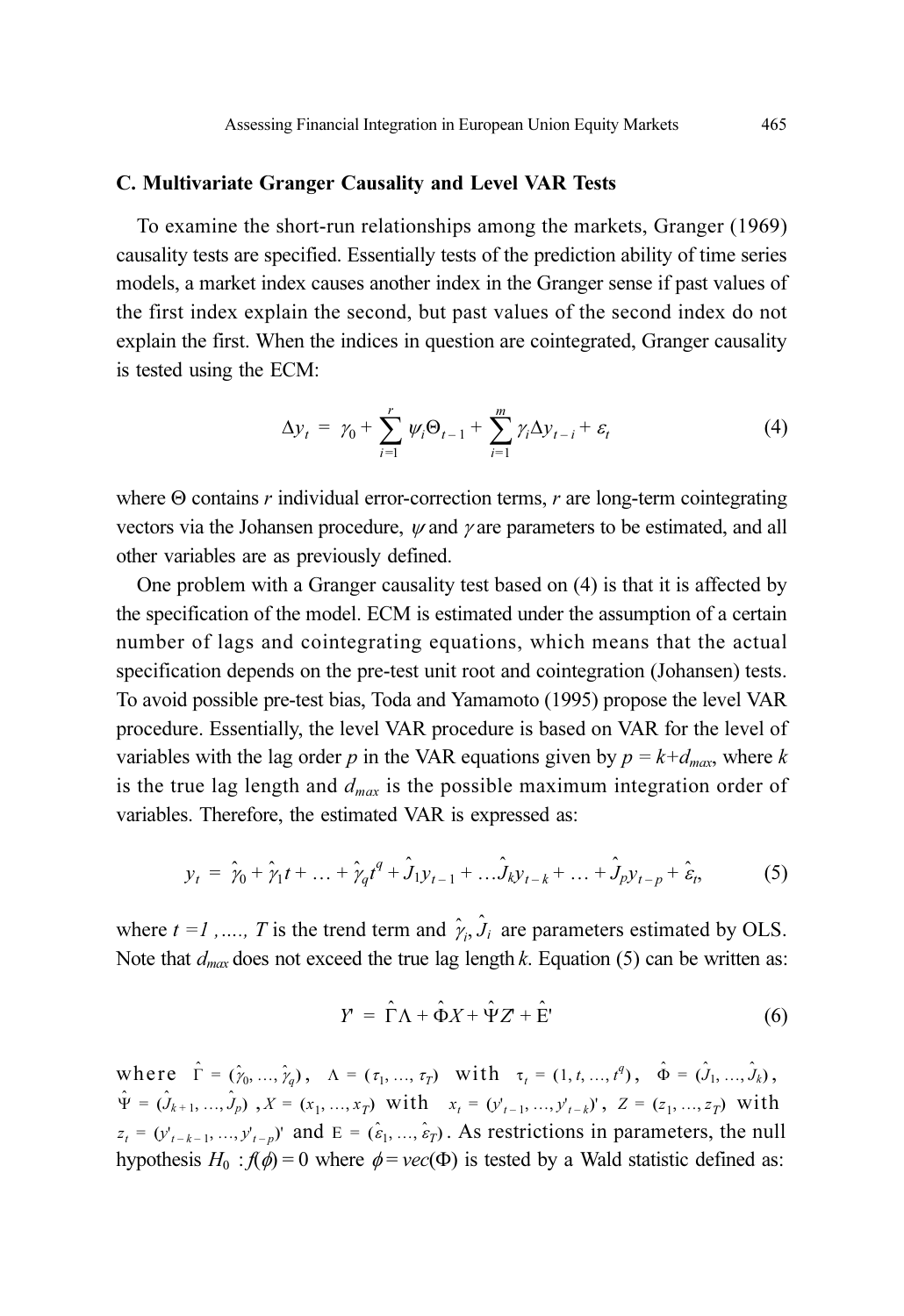$$
W = f(\hat{\phi})^{\prime} [F(\hat{\phi}) \{\hat{\Sigma}_{\varepsilon} \otimes (XQX)^{-1}\} F(\hat{\phi})^{\prime}]^{-1} f(\hat{\phi}) \tag{7}
$$

where  $F(\phi) = \partial f(\phi) / \partial \phi$ ,  $\hat{\Sigma}_{\varepsilon} = T^{-1} \hat{E}^{\dagger} \hat{E}$ ,  $Q = \hat{Q}_{\tau} - \hat{Q}_{\tau} Z (Z Q_{\tau} Z)^{-1} Z \hat{Q}_{\tau}$  and  $\hat{Q}_{\tau} = I_T - \hat{\Lambda} (\hat{\Lambda}^{\dagger} \hat{\Lambda})^{-1} \hat{\Lambda}^{\dagger}$ where  $I_T$  is a  $T \times T$  identity matrix. Under the null hypothesis, the Wald statistic (7) has an asymptotic Chi-square distribution with m degrees of freedom that corresponds to the number of restrictions. Although Toda and Yamamoto (1995) present this method principally for the purpose of Granger-causality testing, tests based on level VAR equations can also be used to examine long-run relationships. Test results based on the ECM can then be regarded as an indicator of short-run causality, while the causality tests by the level VAR can complement the result of the cointegration tests in terms of long-run information.

#### D. Variance Decomposition

One limitation of these tests is that while they indicate which markets Grangercause another, they do not indicate whether yet other markets can influence a market through other equations in the system. Likewise, Granger causality does not provide an indication of the dynamic properties of the system, nor does it allow the relative strength of the Granger-causal chain to be evaluated. However, decomposition of the variance of forecast errors allows the relative importance of the variance in causing fluctuations in that market to be ascertained. The decomposition process therefore allows the variance of the forecast errors to be divided into percentages attributable to innovations in all other markets and a percentage attributable to innovations in the market of interest. One problem here is that the decomposition of variances is sensitive to the assumed origin of the shock and the order it is transmitted to other markets. To overcome this problem, a generalised impulse response analysis, which is not subject to any arbitrary othogonalisations of innovations in the system, is applied.

The variance decomposition analysis illustrates the system dynamics by decomposing the random variation of one market into component shocks and analysing how these shocks in turn affect prices in other markets. Consider the following VAR model of m market indices proposed by Eun and Shim (1989: 243):

$$
y_t = \alpha + \sum_{S=1}^n A(S) y_{t} + e_t
$$
 (8)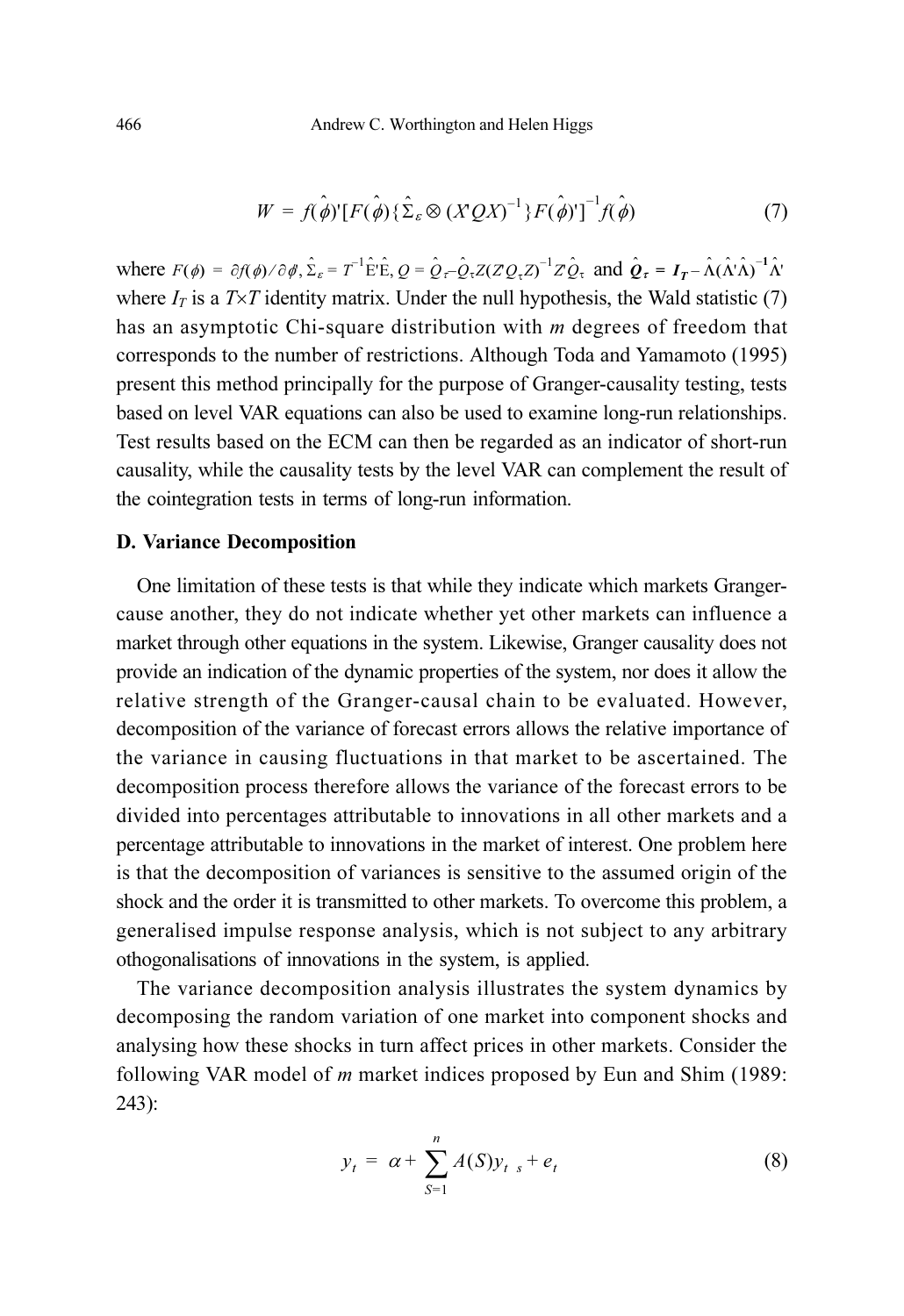where  $y_t$  is a  $m \times 1$  vector of indices,  $\alpha$  and  $A(S)$  are respectively  $m \times 1$  and  $m \times m$ coefficients, *n* is the lag length, and  $e_t$  is a  $m \times 1$  column of forecast errors of the best linear predictor of  $y_t$  using past values of y. By construction, if the forecast error  $e_t$  is uncorrelated with all past values of y and is also a linear combination of current and past  $y_t$ , then  $e_t$  is serially uncorrelated. The *i,j* component of  $A(S)$ measures the direct effect of the jth market on the ith market in S periods. As shown by Sim (1980), by the successive substitution of  $e_i$  into  $y_{t-S}$ , the VAR model becomes the following moving average representation where the price of each market is a function of past innovations of other markets:

$$
y_t = \sum_{S=0}^{\infty} B(S)e_{ts} \tag{9}
$$

Given  $e_t$  is serially uncorrelated, the components of  $e_t$  may be contemporaneously correlated. To observe the structure of the response of each market to a unit shock in another market within S periods, the error term is transformed by the triangular orthogonalisation procedure. Let  $e = Vu$  where V is a lower triangle matrix and u is an orthogonalised innovation from e such that  $Eee' = S$  and  $VV' = S$  and the transformed innovation  $u_t$  has an identity covariance matrix. Equation (9) can then be re-written as:

$$
y_t = \sum_{S=0}^{\infty} B(S) V u_t \, S = \sum_{S=0}^{\infty} C(S) u_t \, s \tag{10}
$$

where  $C(S) = B(S)V$ . The *i.j*th component of  $C(S)$  represents the impulse response of the ith market in S periods to a shock of one standard error in the jth market. From the orthogonalised innovations, the forecast variance of each market can also be decomposed into portions accounted by shocks or innovations from other markets. The orthogonalisation generates the quantity  $\sum_{i}^{T} C_{ij}^{2}(S)$ , which is the proportion of forecast error variance of  $y_i$  from innovations in  $y_j$ . This variance decomposition provides a measure of the overall relative importance of the markets in generating fluctuations in their own and other markets.

### IV. Empirical Results

Table 1 provides the panel unit root tests comprising statistics for the LLC  $t$ , IPS W and Hadri homoskedastic and heteroskedastic Z-tests and corresponding  $p$ values at price levels and first differences for the  $11$  markets. The LLC  $t$  test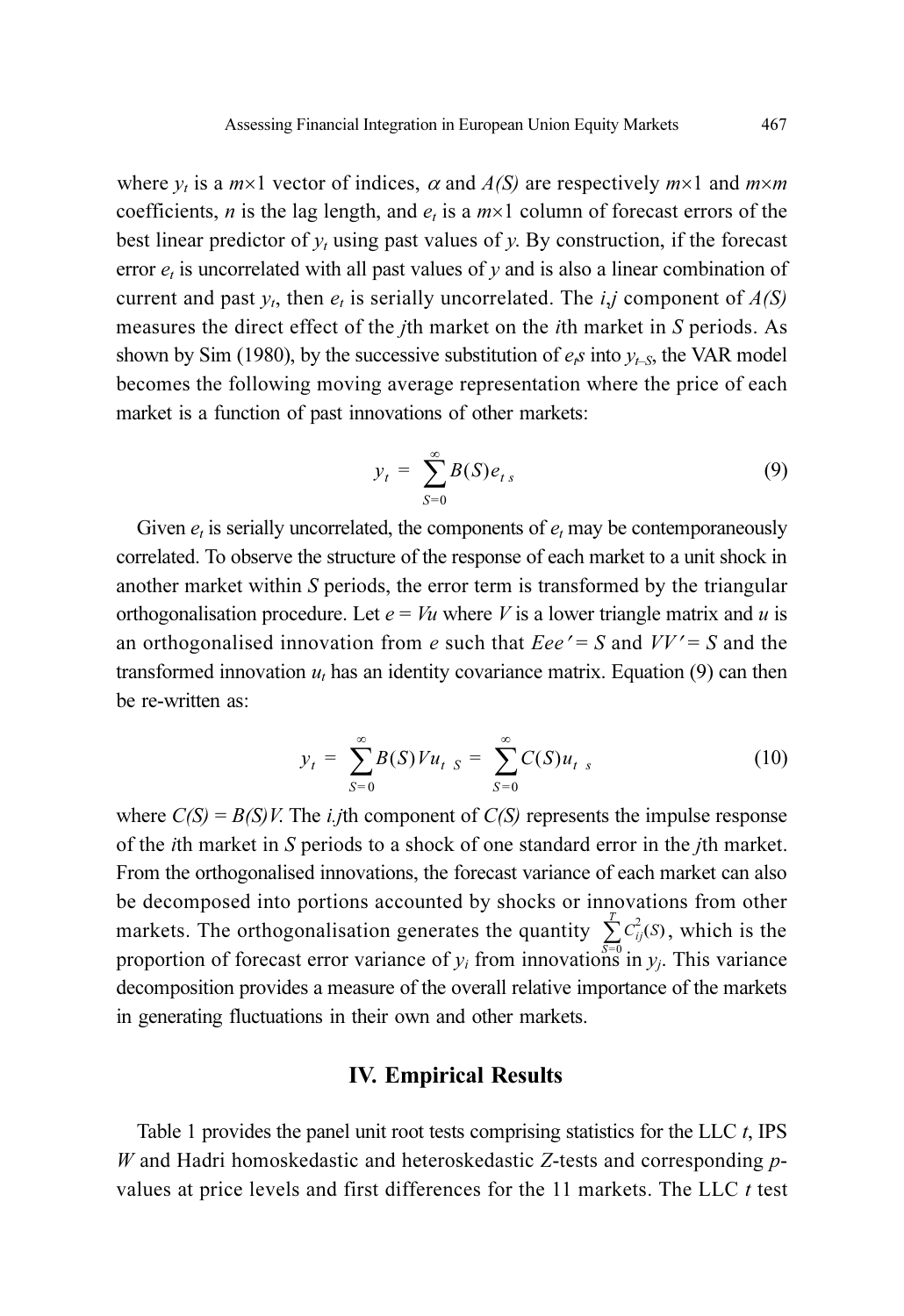statistic and p-value for the price level series are 1.2728 and 0.8985, respectively. This indicates that the sample evidence on the entire panel of markets does not provide sufficient evidence to reject  $H_{0,LLC}$ . This suggests that there is insufficient evidence to conclude that each individual price level series is stationary. The LLC t-test for the first-differenced price series on the panel produced a t-statistic of - 234.4400 and a p-value of 0.0000, which concludes the rejection of  $H<sub>0, LLC</sub>$  at the five percent level of significance. The rejection of the null hypothesis indicates that each price differenced series is stationary.

With the IPS test at price levels across the 11 markets, the IPS *W*-statistic of 2.1629 and p-value of 0.9847 show that the null hypothesis,  $H_{0,IPS}$  that all crosssection units in the panel are non-stationary cannot be rejected. The IPS panel unit root test indicates that at the price level all of these markets are non-stationary. The first-differenced series across all 11 European markets gives a IPS W-statistic of - 196.1210 and a  $p$ -value of 0.0000 thus rejecting the null,  $H<sub>0,IPS</sub>$  which concludes that at least one of the price-differenced series in the 11 European markets is stationary. Turning to the Hadri homoskedastic and heteroskedastic Z tests of the null hypothesis that all series in the panel are stationary; for the price level series, the null hypothesis is rejected with a homoskedastic  $Z$  statistic of 68.0786 and a  $p$ value of 0.0000 and a heteroskedastic Z statistic of 53.8621 and a  $p$ -value of 0.0000. This suggests that the price level series for all markets tend to be nonstationary. With respect to the first-differenced series, the Hadri homoskedastic Zstatistic of 0.2629 and p-value of 0.3963 and the heteroskedastic Z-tests of 0.3778 and p-value of 0.3528 fail to reject the required null, thus indicating that all price differenced series are stationary.

|                                     | Levels Series    |            | <b>First-Differenced Series</b> |                 |
|-------------------------------------|------------------|------------|---------------------------------|-----------------|
|                                     | <b>Statistic</b> | $p$ -value | <b>Statistic</b>                | <i>p</i> -value |
| Levin, Lin & Chu $t^*$              | 1.2728           | 0.8985     | $-234.4400$                     | 0.0000          |
| Im, Pesaran and Shin $W$ -statistic | 2.1629           | 0.9847     | $-196.1210$                     | 0.0000          |
| Hadri Homoskedastic Z-statistic     | 68.0786          | 0.0000     | 0.2629                          | 0.3963          |
| Hari Heteroskedastic Z-statistic    | 53.8621          | 0.0000     | 0.3778                          | 0.3528          |

Table 1. Panel Unit Root Tests

Notes: Period 2/7/1990–30/6/2006; hypotheses H<sub>1,LLC</sub>: each series is stationary, H<sub>1,IPS</sub>: at least one series is stationary, H<sub>1</sub> (Hadri homoskedastic and heteroskedastic Z-stat) each series is non-stationary; the lag orders are determined by the significance of the coefficient for the lagged terms; for the price levels series intercepts and trends are included; for the first differenced price series only intercepts are included.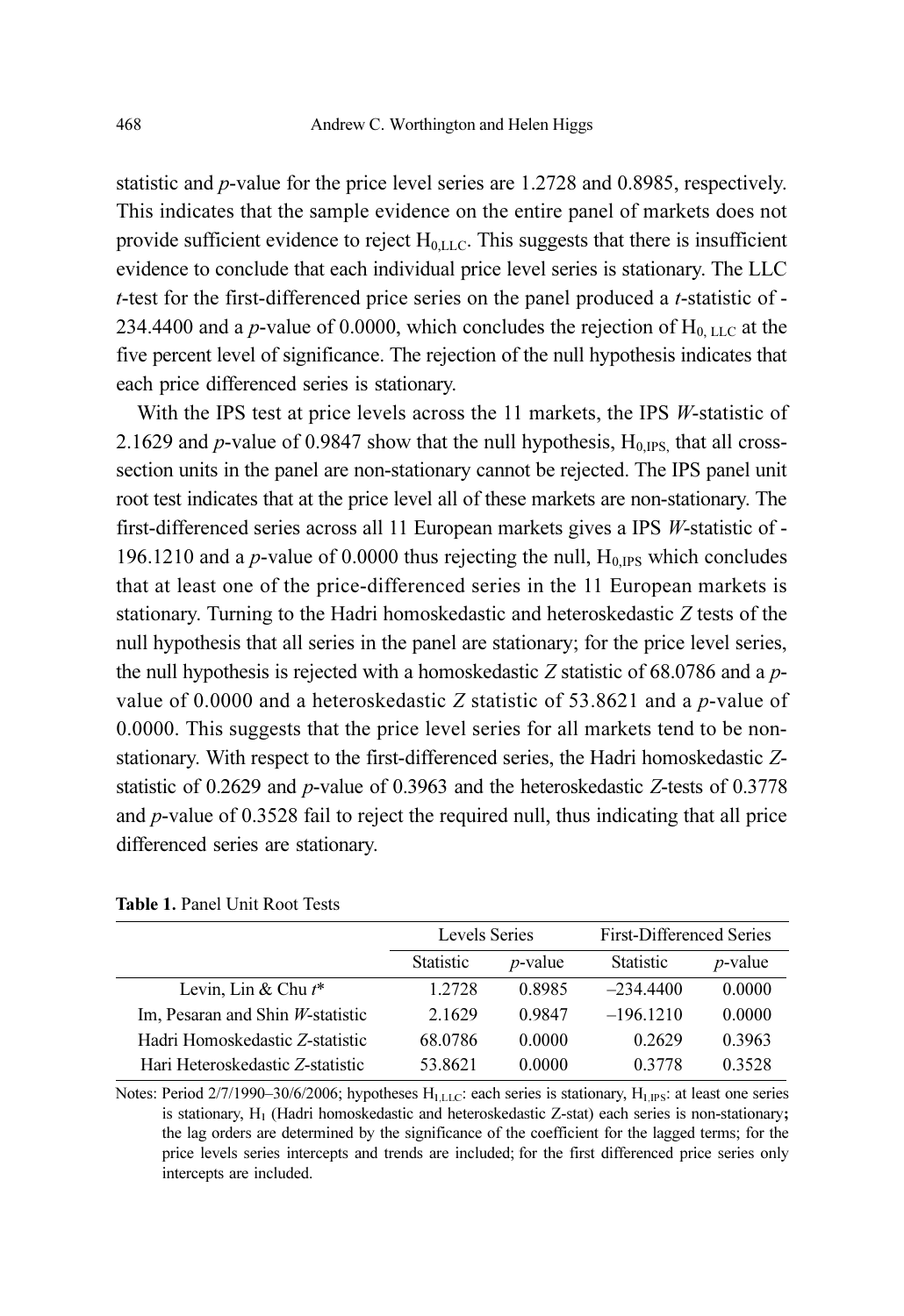According to the panel unit root tests, analysis of the price level series indicates non-stationarity while the first-differenced price forms exhibit stationarity for all 11 European markets. The finding of non-stationarity in levels and stationarity in differences suggests that each index price series is integrated of order I(1). The finding of non-stationarity in levels and stationarity in differences provides comparable evidence to other studies of European equity markets using lesspowerful univariate unit root tests. In terms of subsequent modelling procedure, the differenced series are then used to carry out lag length selection, causality tests and decomposition of the forecast error variance for the markets to be analysed.

Johansen cointegration tests are used in order to obtain the cointegration rank. The eigenvalues and trace test statistics are detailed in Table 2 for the various null and alternative hypotheses. As the multivariate cointegration tests cover all eleven markets rather than the simple bivariate combinations found in much of the earlier work, they consider the full scope of financial integration relationships that may be found. The trace test statistic is greater than the critical value for the null hypotheses of  $r = 0$  thereby rejecting the null hypothesis. However, the null hypothesis of  $r \le 1$  fails to be rejected in favour  $r > 1$  indicating the order of cointegration is 1. However, similar hypothesis are rejected up to, but not including,  $r \leq 4$  thereby suggesting an order of integration of four. The primary finding obtained from the Johansen cointegration tests is that a stationary long-run relationship exists between the markets. Thus, there is a tendency for the markets

| $H_0$      | $H_1$    | Eigen-Value | <b>Trace Test</b> | Critical Value |
|------------|----------|-------------|-------------------|----------------|
| $r = 0$    | r > 0    | 0.0346      | $**507.7293$      | 310.8100       |
| r < 1      | r > 1    | 0.0216      | **360.9169        | 263.4200       |
| $r \leq 2$ | r > 2    | 0.0194      | $*269.7053$       | 222.2100       |
| $r \leq 3$ | r > 3    | 0.0134      | **187.8190        | 182.8200       |
| $r \leq 4$ | r > 4    | 0.0085      | 131.4605          | 146.7600       |
| $r \leq 5$ | r > 5    | 0.0079      | 95.7882           | 114.9000       |
| $r \leq 6$ | r > 6    | 0.0046      | 62.8146           | 87.3100        |
| $r \leq 7$ | r > 7    | 0.0037      | 43.4112           | 62.9900        |
| $r \leq 8$ | r > 9    | 0.0034      | 27.8572           | 42.4400        |
|            | Accepted |             | 4                 |                |

| Table 2. Johansen Cointegration Tests |  |  |  |  |
|---------------------------------------|--|--|--|--|
|---------------------------------------|--|--|--|--|

Notes: Period 2/7/1990–30/6/2006; 0.05 percent level critical values from Osterwald–Lenum (1992); the optimal lag order of each VAR model selected using LR tests for the significance of the coefficient for maximum lags and Schwarz's Bayesian Information Criterion; in each cointegrating equation, the intercept and trend are included.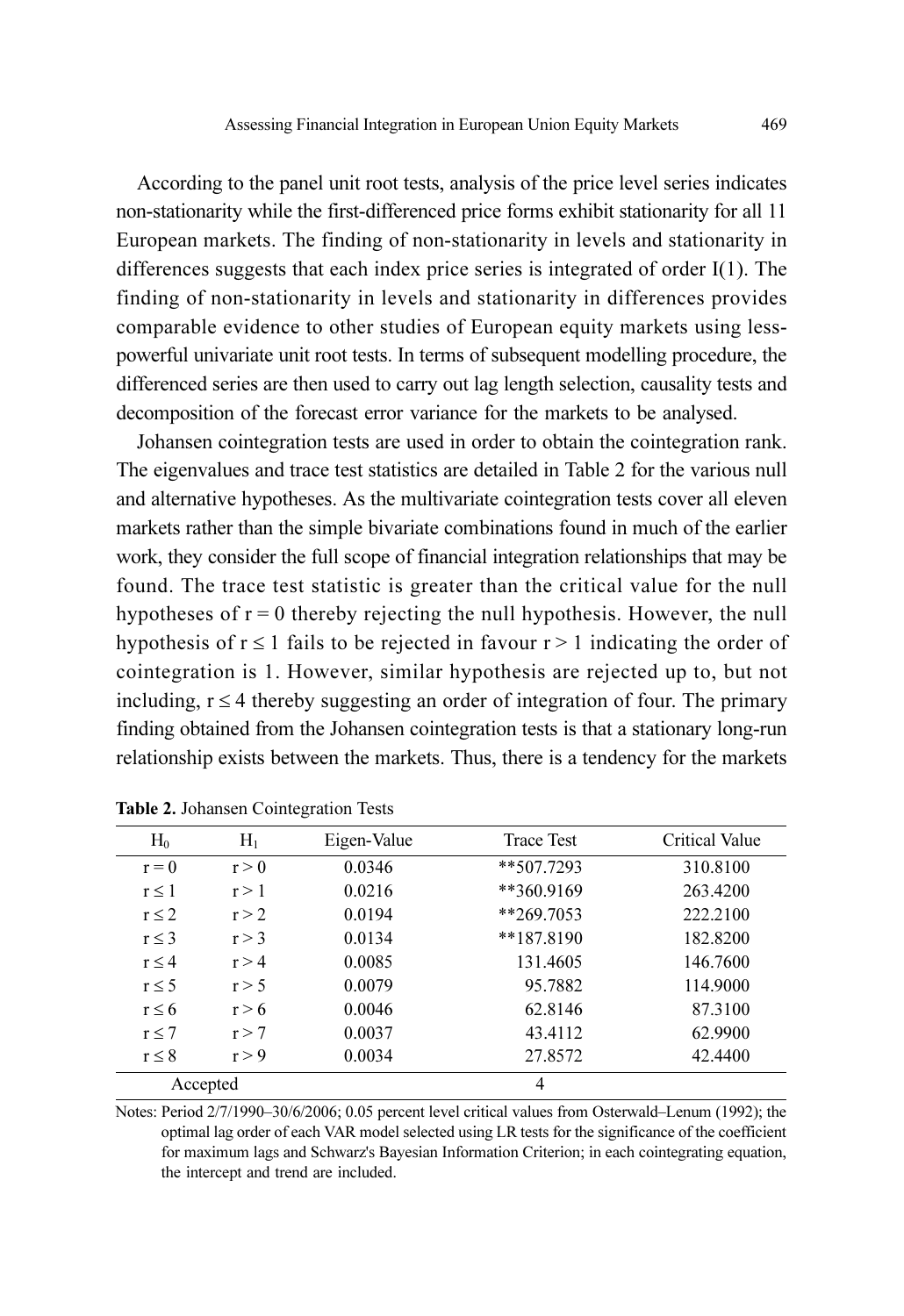in the long run not to drift too far apart (or move together).

As cointegration exists, Granger causality tests are performed based on equation (4). F-statistics are calculated to test the null hypothesis that the first index series does not Granger-cause the second, against the alternative hypothesis that the first index Granger-causes the second. The calculated statistics and p-values for the markets are found in Table 3. Among the eleven European markets 50 significant causal links are found (at the 0.10 level or lower). For example, as shown Greece, Ireland, Spain and the UK markets affect the Austrian market (column 1) and Spain (column 10) is found to have a Granger causal relationship with Austria, Belgium, France, Germany and Ireland.

Further insights are gained by examining the rows in Table 3 indicating the effects of a particular market on all markets. In the short run, it is evident that the most influential markets are Austria, Belgium, Germany, Ireland, Spain and the UK. Germany, for example, influences seven European markets, including France, Greece, Ireland, Italy, Netherlands, Spain and the UK. The least influential markets in terms of Granger-causality are the Netherlands, which has no influence across any other European markets, and Italy, which only affects Ireland. There is also an indication that there is feedback at play in several pairwise combinations. For example, the UK market Granger-causes the Irish market and Ireland Grangercauses the UK market. This suggests a common pricing factor and close integration. Using the total number of causal and caused relationships as one indicator of integration, Austria, Ireland, Spain, Germany, the UK and Belgium are relatively more integrated, while Denmark, France, Greece, Italy and the Netherlands are less integrated.

While it is not easy to explain these results on a one-to-one correspondence with market features (not least because the equity indexes are not from a single exchange), it does appear that the more integrated markets are those with more active and larger markets. For example, the London Stock Exchange (UK) and BME Spanish Exchanges (Spain) are Europe's largest by investment flow (IPOS and secondary market issues), while they and the Deutsche Börse are largest by value of share trading and turnover velocity. Likewise, Baele et al. (2004) identifies Germany, Spain and Belgium as countries with an above-average contribution of euro-area factors influencing local returns. However, while it is relatively easy to see why small markets like Denmark, Greece, and the Netherlands are less integrated, it is difficult to explain why Austria and Ireland appear more integrated and why large markets France and Italy are poorly integrated. One possibility is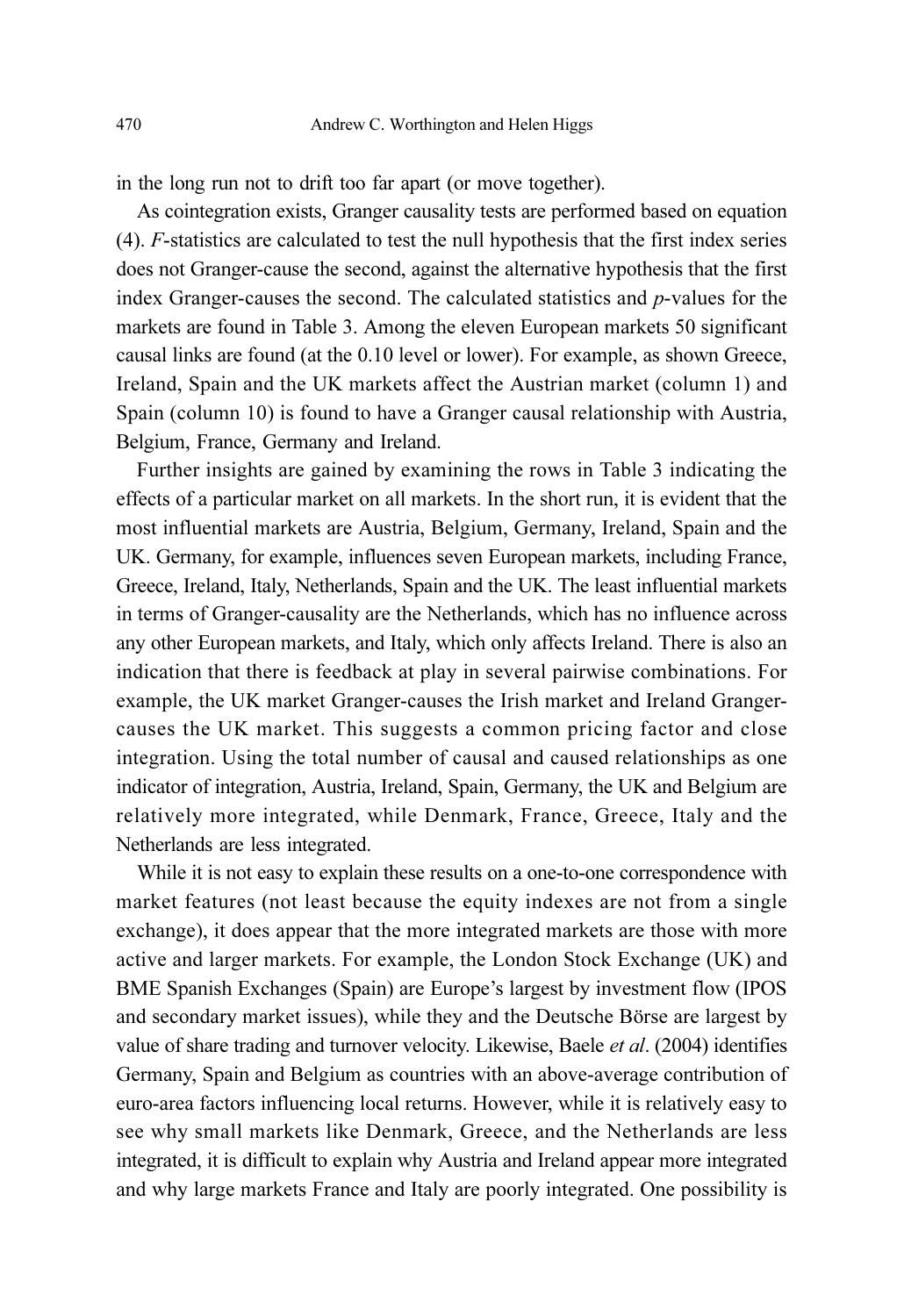| Market     | <b>AUS</b>     | <b>BEL</b>     | <b>DEN</b> | <b>FRA</b>               | <b>GER</b>                                                  | <b>GRE</b> | IRL      | ITL            | NTH        | <b>SPN</b>     | <b>UNK</b> | Causes         |
|------------|----------------|----------------|------------|--------------------------|-------------------------------------------------------------|------------|----------|----------------|------------|----------------|------------|----------------|
| <b>AUS</b> | $\equiv$       | 2.8775         | 0.0403     | 6.9258                   | 6.46W87                                                     | 3.4153     | 16.2037  | 3.2945         | 3.6133     | 4.6302         | 6.5114     | 9              |
|            |                | 0.0899         | 0.8410     | 0.0085                   | 0.0110                                                      | 0.0647     | 0.0001   | 0.0696         | 0.0574     | 0.0315         | 0.0108     |                |
| BEL        | 0.0011         | $\sim$         | 0.6480     | 6.4561                   | 3.6017                                                      | 0.0979     | 1.3436   | 4.6061         | 14.1388    | 2.7154         | 12.0870    | 6              |
|            | 0.9735         |                | 0.4209     | 0.0111                   | 0.0578                                                      | 0.7544     | 0.2465   | 0.0319         | 0.0002     | 0.0995         | 0.0005     |                |
| <b>DEN</b> | 0.5668         | 4.0443         | $\equiv$   | 1.5453                   | 0.0546                                                      | 0.0947     | 2.1862   | 1.5336         | 3.9339     | 0.6663         | 1.3032     | $\overline{2}$ |
|            | 0.4516         | 0.0444         |            | 0.2139                   | 0.8152                                                      | 0.7584     | 0.1393   | 0.2156         | 0.0474     | 0.4144         | 0.2537     |                |
| <b>FRA</b> | 0.2535         | 1.6394         | 0.0318     | $\overline{\phantom{m}}$ | 0.4223                                                      | 0.0365     | 0.9811   | 0.7732         | 0.3647     | 10.1735        | 2.0033     | $\mathbf{1}$   |
|            | 0.6147         | 0.2005         | 0.8584     |                          | 0.5158                                                      | 0.8485     | 0.3220   | 0.3793         | 0.5459     | 0.0014         | 0.1570     |                |
| <b>GER</b> | 0.1508         | 0.8510         | 2.1828     | 27.6069                  | $\mathcal{L}^{\mathcal{L}}$ and $\mathcal{L}^{\mathcal{L}}$ | 5.4352     | 23.8636  | 2.7274         | 8.0321     | 13.4407        | 3.6336     | 7              |
|            | 0.6978         | 0.3563         | 0.1396     | 0.0000                   |                                                             | 0.0198     | 0.0000   | 0.0987         | 0.0046     | 0.0002         | 0.0567     |                |
| <b>GRE</b> | 9.5215         | 0.5931         | 4.3850     | 1.9003                   | 0.8514                                                      | $\equiv$   | 3.3586   | 3.0319         | 1.8592     | 2.3358         | 1.4820     | 4              |
|            | 0.0020         | 0.4413         | 0.0363     | 0.1681                   | 0.3562                                                      |            | 0.0669   | 0.0817         | 0.1728     | 0.1265         | 0.2235     |                |
| IRL        | 8.8577         | 24.0211        | 0.9978     | 36.2855                  | 25.2748                                                     | 0.2197     | $\equiv$ | 15.1257        | 35.7305    | 11.6243        | 15.0112    | 8              |
|            | 0.0029         | 0.0000         | 0.3179     | 0.0000                   | 0.0000                                                      | 0.6393     |          | 0.0001         | 0.0000     | 0.0007         | 0.0001     |                |
| ITL        | 0.0677         | 0.4723         | 0.0139     | 0.0000                   | 2.1370                                                      | 0.5665     | 2.9701   | $\sim$ $ \sim$ | 0.0186     | 0.0260         | 0.2927     | $\mathbf{1}$   |
|            | 0.7948         | 0.4920         | 0.9062     | 1.0000                   | 0.1439                                                      | 0.4517     | 0.0849   |                | 0.8916     | 0.8718         | 0.5885     |                |
| <b>NTH</b> | 1.8930         | 0.8316         | 0.0090     | 0.6268                   | 0.0000                                                      | 0.2124     | 2.5590   | 1.0949         | $\sim$ $-$ | 0.3596         | 1.9657     | $\bf{0}$       |
|            | 0.1689         | 0.3619         | 0.9243     | 0.4286                   | 1.0000                                                      | 0.6449     | 0.1097   | 0.2954         |            | 0.5488         | 0.1610     |                |
| <b>SPN</b> | 5.5212         | 12.5830        | 0.7121     | 0.8630                   | 15.9029                                                     | 1.6156     | 10.1582  | 3.1065         | 5.3337     | $\sim$ $ \sim$ | 8.4140     | 7              |
|            | 0.0188         | 0.0004         | 0.3988     | 0.3530                   | 0.0001                                                      | 0.2038     | 0.0014   | 0.0781         | 0.0210     |                | 0.0037     |                |
| <b>UNK</b> | 6.2849         | 0.1540         | 2.9987     | 2.9360                   | 2.5961                                                      | 0.8148     | 16.0253  | 1.1946         | 2.8613     | 0.0196         |            | 5              |
|            | 0.0122         | 0.6948         | 0.0834     | 0.0867                   | 0.1072                                                      | 0.3668     | 0.0001   | 0.2745         | 0.0908     | 0.8887         |            |                |
| Caused     | $\overline{4}$ | $\overline{4}$ | 2          | $\overline{5}$           | $\overline{4}$                                              | 2          | 6        | 6              | $\tau$     | $\overline{5}$ | 5          | 50             |

Table 3. Granger (Short-run) Causality Tests

Notes: Granger causality tests conducted by adjusting the long-term cointegrating relationship by the ECM; The figures in the second row for each market are p-values; tests indicate Granger causality by row to column and Granger caused by column to row. For example, in the period 2/7/1990–30/6/2006 Denmark (row) Granger causes two markets (Belgium and Netherlands) and is Granger-caused by Greece and the United Kingdom. Significant values  $(p \le 0.10)$  are in bold.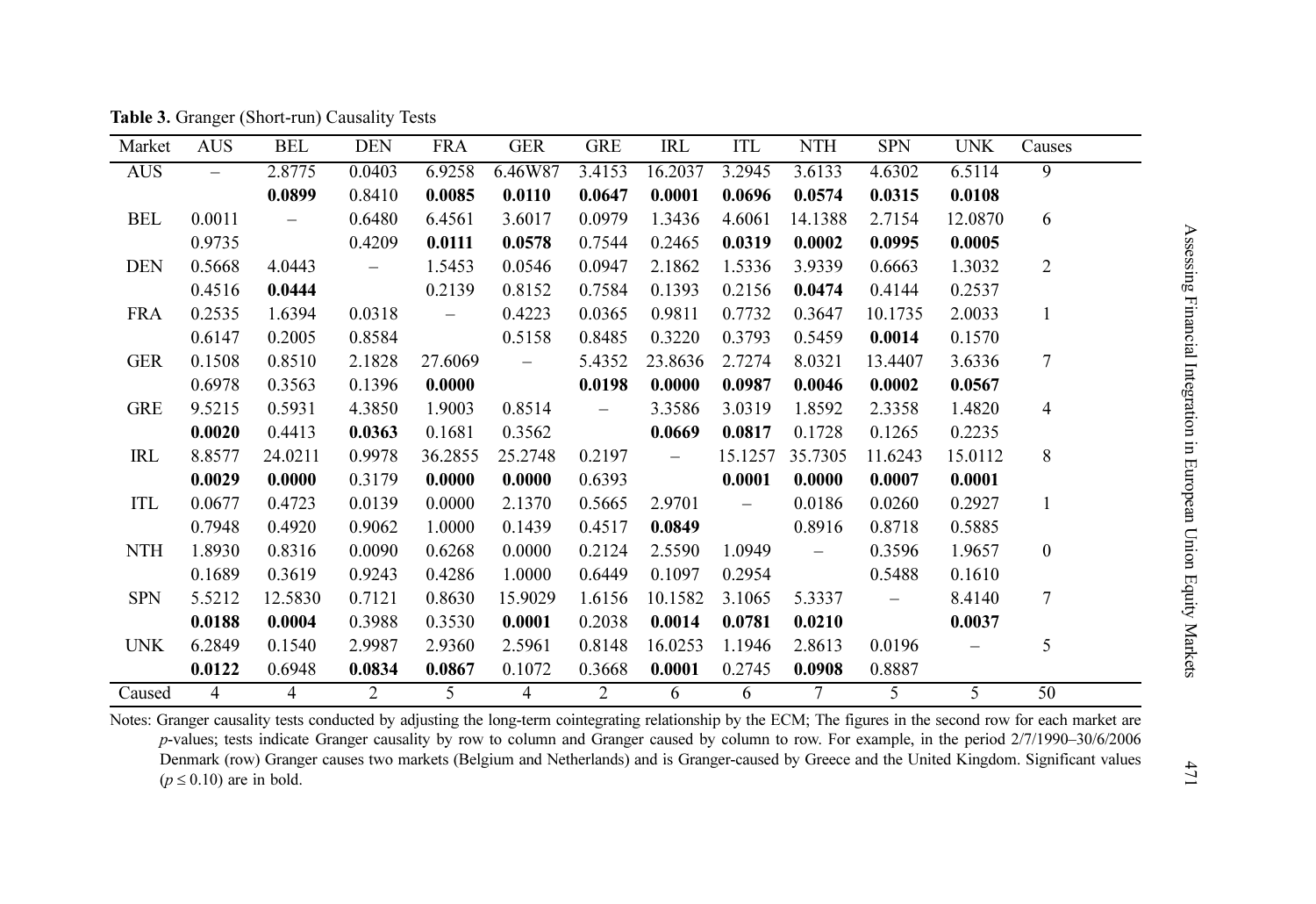|            |            | <b>Table 4.</b> Long-run Causality Tests by Level-VAR |                   |                          |                          |                   |                |                          |            |            |            |                  |
|------------|------------|-------------------------------------------------------|-------------------|--------------------------|--------------------------|-------------------|----------------|--------------------------|------------|------------|------------|------------------|
| Market     | <b>AUS</b> | <b>BEL</b>                                            | <b>DEN</b>        | <b>FRA</b>               | <b>GER</b>               | <b>GRE</b>        | IRL            | ITL                      | <b>NTH</b> | <b>SPN</b> | <b>UNK</b> | Causes           |
| <b>AUS</b> | $=$        | 19.1517                                               | 51.2433           | 11.8869                  | 9.1537                   | 12.5420           | 19.8368        | 4.4451                   | 7.3285     | 14.7364    | 14.5401    | $\overline{7}$   |
|            |            | 0.0018                                                | 0.0000            | 0.0364                   | 0.1031                   | 0.0281            | 0.0013         | 0.4873                   | 0.1973     | 0.0116     | 0.0125     |                  |
| <b>BEL</b> | 9.3728     | $\overline{\phantom{0}}$                              | 15.8705           | 21.8089                  | 26.5413                  | 1.1245            | 17.6701        | 16.7832                  | 24.3238    | 18.2103    | 31.2184    | 9                |
|            | 0.0951     |                                                       | 0.0072            | 0.0006                   | 0.0001                   | 0.9519            | 0.0034         | 0.0049                   | 0.0002     | 0.0027     | 0.0000     |                  |
| <b>DEN</b> | 4.1465     | 5.2530                                                | $\qquad \qquad -$ | 3.5774                   | 2.6979                   | 45.9024           | 4.2056         | 3.0735                   | 4.1642     | 8.3081     | 6.2007     | 1                |
|            | 0.5285     | 0.3858                                                |                   | 0.6117                   | 0.7464                   | 0.0000            | 0.5202         | 0.6887                   | 0.5260     | 0.1401     | 0.2872     |                  |
| <b>FRA</b> | 3.6743     | 10.4406                                               | 20.6097           | $\overline{\phantom{m}}$ | 5.1518                   | 7.6468            | 9.5436         | 2.4328                   | 4.2439     | 14.3631    | 10.1284    | 5                |
|            | 0.5972     | 0.0637                                                | 0.0010            |                          | 0.3976                   | 0.1768            | 0.0892         | 0.7866                   | 0.5149     | 0.0135     | 0.0717     |                  |
| <b>GER</b> | 7.3379     | 4.9341                                                | 12.8234           | 33.3345                  | $\overline{\phantom{m}}$ | 8.3184            | 29.1488        | 4.4652                   | 14.2813    | 21.8116    | 9.5473     | 6                |
|            | 0.1967     | 0.4240                                                | 0.0251            | 0.0000                   |                          | 0.1395            | 0.0000         | 0.4846                   | 0.0139     | 0.0006     | 0.0891     |                  |
| <b>GRE</b> | 15.4974    | 5.7350                                                | 20.2962           | 6.5946                   | 2.3835                   | $\qquad \qquad -$ | 16.2591        | 8.7250                   | 6.6917     | 6.8899     | 11.3059    | 4                |
|            | 0.0084     | 0.3329                                                | 0.0011            | 0.2526                   | 0.7939                   |                   | 0.0061         | 0.1205                   | 0.2446     | 0.2290     | 0.0456     |                  |
| IRL        | 7.1180     | 23.5513                                               | 1.4377            | 28.8990                  | 22.2911                  | 1.3599            |                | 11.4911                  | 27.2761    | 7.6627     | 11.9725    | 6                |
|            | 0.2120     | 0.0003                                                | 0.9201            | 0.0000                   | 0.0005                   | 0.9286            |                | 0.0425                   | 0.0001     | 0.1758     | 0.0352     |                  |
| ITL        | 2.7212     | 6.5619                                                | 3.9878            | 3.6668                   | 3.9126                   | 2.2692            | 4.3567         | $\overline{\phantom{m}}$ | 1.7325     | 6.1276     | 2.3038     | $\boldsymbol{0}$ |
|            | 0.7429     | 0.2553                                                | 0.5512            | 0.5983                   | 0.5621                   | 0.8108            | 0.4993         |                          | 0.8848     | 0.2940     | 0.8057     |                  |
| <b>NTH</b> | 8.6514     | 2.8433                                                | 6.5932            | 15.2500                  | 8.1486                   | 5.0710            | 7.1534         | 18.0115                  |            | 14.8676    | 16.6881    | 4                |
|            | 0.1238     | 0.7241                                                | 0.2527            | 0.0093                   | 0.1482                   | 0.4073            | 0.2095         | 0.0029                   |            | 0.0109     | 0.0051     |                  |
| <b>SPN</b> | 8.6394     | 21.6071                                               | 17.9425           | 4.2997                   | 20.6386                  | 7.8976            | 18.5474        | 6.0106                   | 10.6800    | $\equiv$   | 10.7128    | 6                |
|            | 0.1243     | 0.0006                                                | 0.0030            | 0.5071                   | 0.0009                   | 0.1620            | 0.0023         | 0.3052                   | 0.0581     |            | 0.0574     |                  |
| <b>UNK</b> | 11.7893    | 5.2362                                                | 5.4203            | 7.6200                   | 10.6451                  | 8.8088            | 26.1819        | 8.2876                   | 19.2408    | 17.2831    |            | 5                |
|            | 0.0378     | 0.3877                                                | 0.3668            | 0.1785                   | 0.0589                   | 0.1169            | 0.0001         | 0.1411                   | 0.0017     | 0.0040     |            |                  |
| Caused     | 3          | $\overline{4}$                                        | 6                 | 5                        | 4                        | 2                 | $\overline{7}$ | 3                        | 5          | 6          | 8          | 53               |

Notes: Unbracketed figures in table are Wald statistics for Granger causality tests. The figures in the second row for each market are p-values. The level VAR are estimated with a lag order of  $p = k + d_{max}$ ; k is selected by the LR test and  $d_{max}$  is set to one. Tests indicate Granger causality by row to column and Granger caused by column to row, for example, Greece (row) Granger causes four markets (Austria, Denmark, Ireland and the United Kingdom) and is Granger-caused by Austria and Denmark. Significant values ( $p \le 0.10$ ) are in bold.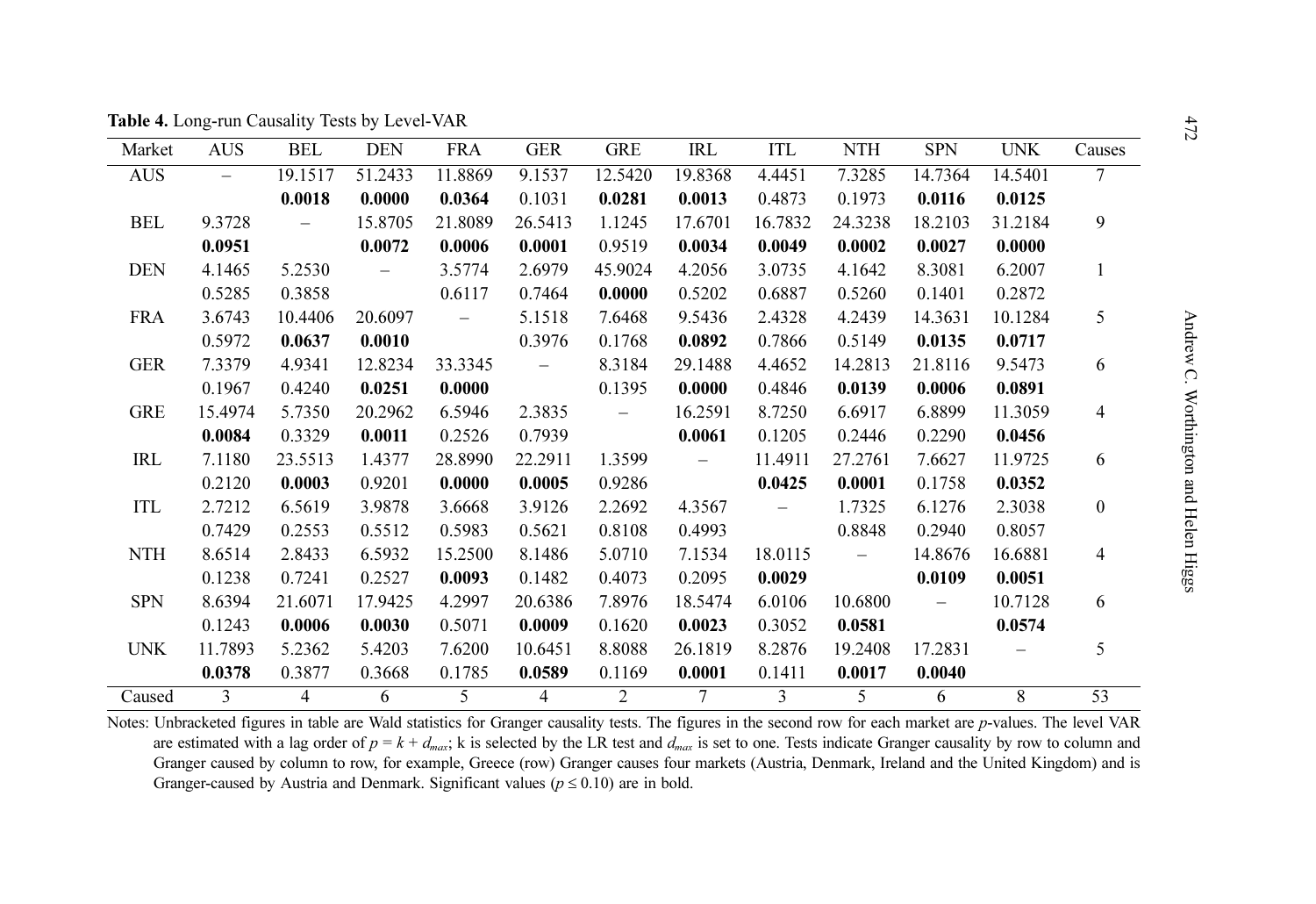that unmeasured institutional and behavioural restrictions on investor and capital flows explain better the lack of integration than market-based measures of activity and liquidity explains the presence of integration.

The long-run causality Wald test statistics and *p*-values based on Toda and Yamamoto's (1995) level VAR procedure are presented in Table 4. The model is estimated for the levels, such that a significant Wald test statistic indicates a longterm relationship. This serves to supplement the findings obtained from the Granger causality (short run) results in Table 3. Among the eleven markets, 53 significant causal links are found (at the 10 percent level or lower). For example, column 7 shows that the markets in Austria, Belgium, France Germany, Greece, Spain and the UK affect the Irish market; and the German market (column 5) is influenced by Belgium, Ireland, Spain and the UK. The rows in Table 4 indicate the effects of a particular market on all markets. The least influential market is Italy, which does not have any long-run influence on any other European markets.

However, these results should be interpreted with the qualification that short and long-run causality tests only indicate the most significant direct causal relationship. For example, it may be that some markets influence non-Granger caused markets indirectly through other markets. In order to address this concern, Table 5 presents the decomposition of the forecast error variance for the 2-day, 5-day, 10-day and 15-day-ahead horizons for the 11 markets. Each row indicates the percentage of forecast error variance explained by the market indicated in the first column. For example, at the 2-day horizon, the variance in the Austrian market explains 99.56% of its own innovations, whereas 0.13% of the variance is explained by innovations in the German market and 0.12% by the Spanish market. Five home markets, namely Austria , Denmark, Germany, Greece and Ireland explain at least 70% of their own innovations, while with the remaining markets domestic influences on innovation range from 21.57% (France) to 47.10% (Belgium). The UK market significantly influences the German market by 19%, even after 15 days.

It is readily apparent from the decomposition of the forecast error variance in Table 5 that sizeable differences in the percentage of variance explained by domestic and international markets prevail across the EU. In terms of their average influence on forecast error variance across other European markets at the 15-day horizon, Austria and Germany account for 16.4% and 19.3%, respectively, while Italy and Denmark account for a mere 0.1% and 0.2% respectively. From a different perspective, Austria accounts for 98.7% of its own variance and Greece 87.0%, down to the Netherlands at just 19.0% and France with 22.1%.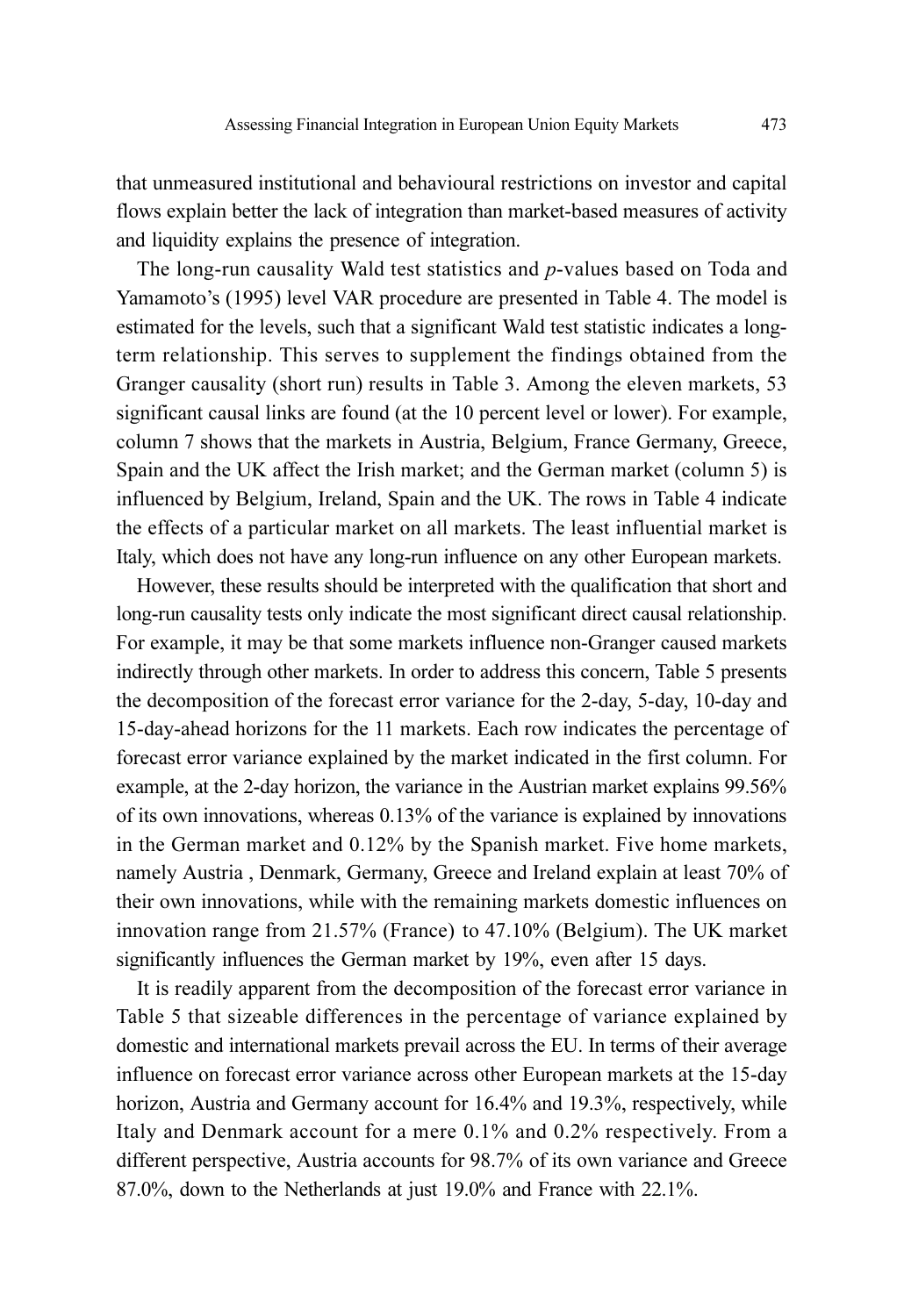|            | Period         | S.E.    | <b>AUS</b> | <b>BEL</b> | <b>DEN</b> | <b>FRA</b> | <b>GER</b> | <b>GRE</b> | <b>IRL</b> | <b>ITL</b> | <b>NTH</b> | <b>SPN</b> | <b>UNK</b> |
|------------|----------------|---------|------------|------------|------------|------------|------------|------------|------------|------------|------------|------------|------------|
| <b>AUS</b> | 2              | 20.0880 | 99.5595    | 0.0013     | 0.0095     | 0.0086     | 0.1321     | 0.0647     | 0.0000     | 0.0001     | 0.0302     | 0.1189     | 0.0753     |
|            | 5              | 33.8036 | 99.1699    | 0.1004     | 0.0705     | 0.0418     | 0.1177     | 0.0361     | 0.0058     | 0.0257     | 0.1581     | 0.2289     | 0.0450     |
|            | 10             | 48.8391 | 98.9775    | 0.1086     | 0.0696     | 0.0874     | 0.1262     | 0.0195     | 0.0130     | 0.0566     | 0.3248     | 0.1468     | 0.0700     |
|            | 15             | 60.0813 | 98.7583    | 0.0936     | 0.0487     | 0.0975     | 0.1042     | 0.0315     | 0.0340     | 0.0857     | 0.5043     | 0.1112     | 0.1311     |
| <b>BEL</b> | $\overline{2}$ | 17.8366 | 22.6932    | 47.1023    | 0.0520     | 0.0118     | 15.5033    | 0.0000     | 10.1451    | 0.0024     | 0.0013     | 4.4882     | 0.0005     |
|            | 5              | 28.6220 | 24.6366    | 48.0857    | 0.0856     | 0.0484     | 14.5748    | 0.0144     | 7.3308     | 0.1184     | 0.0034     | 5.0777     | 0.0242     |
|            | 10             | 39.7426 | 26.6880    | 48.3222    | 0.0613     | 0.0728     | 13.5932    | 0.0623     | 6.3547     | 0.1536     | 0.0075     | 4.5823     | 0.1022     |
|            | 15             | 48.1194 | 27.6343    | 47.8301    | 0.0435     | 0.0608     | 13.1505    | 0.1362     | 6.3927     | 0.1682     | 0.0207     | 4.3927     | 0.1705     |
| <b>DEN</b> | $\overline{2}$ | 40.2585 | 12.1294    | 0.5716     | 71.2303    | 0.0202     | 5.1899     | 4.8856     | 4.5161     | 0.0001     | 0.0008     | 1.2579     | 0.1980     |
|            | 5              | 56.8819 | 17.8701    | 1.1107     | 63.0992    | 0.0801     | 6.9170     | 3.3240     | 4.8091     | 0.0152     | 0.0167     | 2.4424     | 0.3155     |
|            | 10             | 75.9165 | 22.9633    | 1.2556     | 56.8990    | 0.2998     | 7.5913     | 2.3912     | 4.7980     | 0.0258     | 0.0097     | 3.1725     | 0.5937     |
|            | 15             | 90.1619 | 26.1291    | 1.1900     | 52.5848    | 0.5367     | 7.9126     | 1.8711     | 4.9298     | 0.0543     | 0.0074     | 3.9276     | 0.8567     |
| <b>FRA</b> | $\overline{2}$ | 18.3578 | 17.1558    | 1.0313     | 0.0551     | 21.5741    | 40.1790    | 0.0220     | 9.9158     | 0.0001     | 0.0213     | 7.5860     | 2.4596     |
|            | 5              | 28.2541 | 17.8527    | 2.4086     | 0.0308     | 21.9749    | 39.4470    | 0.0167     | 8.2694     | 0.0090     | 0.2134     | 7.5285     | 2.2490     |
|            | 10             | 38.9098 | 18.8260    | 2.7828     | 0.0689     | 22.3181    | 38.0890    | 0.0151     | 7.8762     | 0.0057     | 0.3078     | 7.0223     | 2.6883     |
|            | 15             | 46.9661 | 19.1034    | 2.8448     | 0.1342     | 22.1148    | 37.4418    | 0.0300     | 7.9836     | 0.0073     | 0.4156     | 6.9029     | 3.0217     |
| <b>GER</b> | $\overline{2}$ | 20.6271 | 18.7082    | 0.0657     | 0.0001     | 0.0374     | 70.7748    | 0.0166     | 9.7285     | 0.0265     | 0.0006     | 0.5777     | 0.0639     |
|            | 5              | 32.1831 | 19.8205    | 0.9961     | 0.0558     | 0.1434     | 68.6853    | 0.0079     | 9.1643     | 0.0130     | 0.0373     | 1.0296     | 0.0467     |
|            | 10             | 44.7604 | 20.8904    | 1.4774     | 0.0454     | 0.2270     | 67.1756    | 0.0086     | 8.9750     | 0.0070     | 0.0271     | 0.9400     | 0.2265     |
|            | 15             | 54.0921 | 21.3597    | 1.5789     | 0.0330     | 0.2339     | 66.2547    | 0.0178     | 9.0987     | 0.0068     | 0.0359     | 0.9026     | 0.4780     |
| <b>GRE</b> | $\overline{2}$ | 23.9226 | 1.6385     | 0.1598     | 0.0241     | 0.0119     | 0.6134     | 96.2677    | 1.1479     | 0.0017     | 0.0054     | 0.1061     | 0.0236     |
|            | 5              | 31.9924 | 2.3513     | 0.2970     | 0.2883     | 0.0580     | 1.6563     | 92.7448    | 1.7768     | 0.0127     | 0.0842     | 0.6964     | 0.0344     |
|            | 10             | 40.1188 | 3.0438     | 0.4112     | 0.4697     | 0.1631     | 2.6580     | 89.6822    | 2.1667     | 0.0103     | 0.2011     | 1.0818     | 0.1119     |
|            | 15             | 46.1146 | 3.6664     | 0.4555     | 0.8033     | 0.2301     | 3.3239     | 87.0521    | 2.4544     | 0.0125     | 0.3609     | 1.3399     | 0.3012     |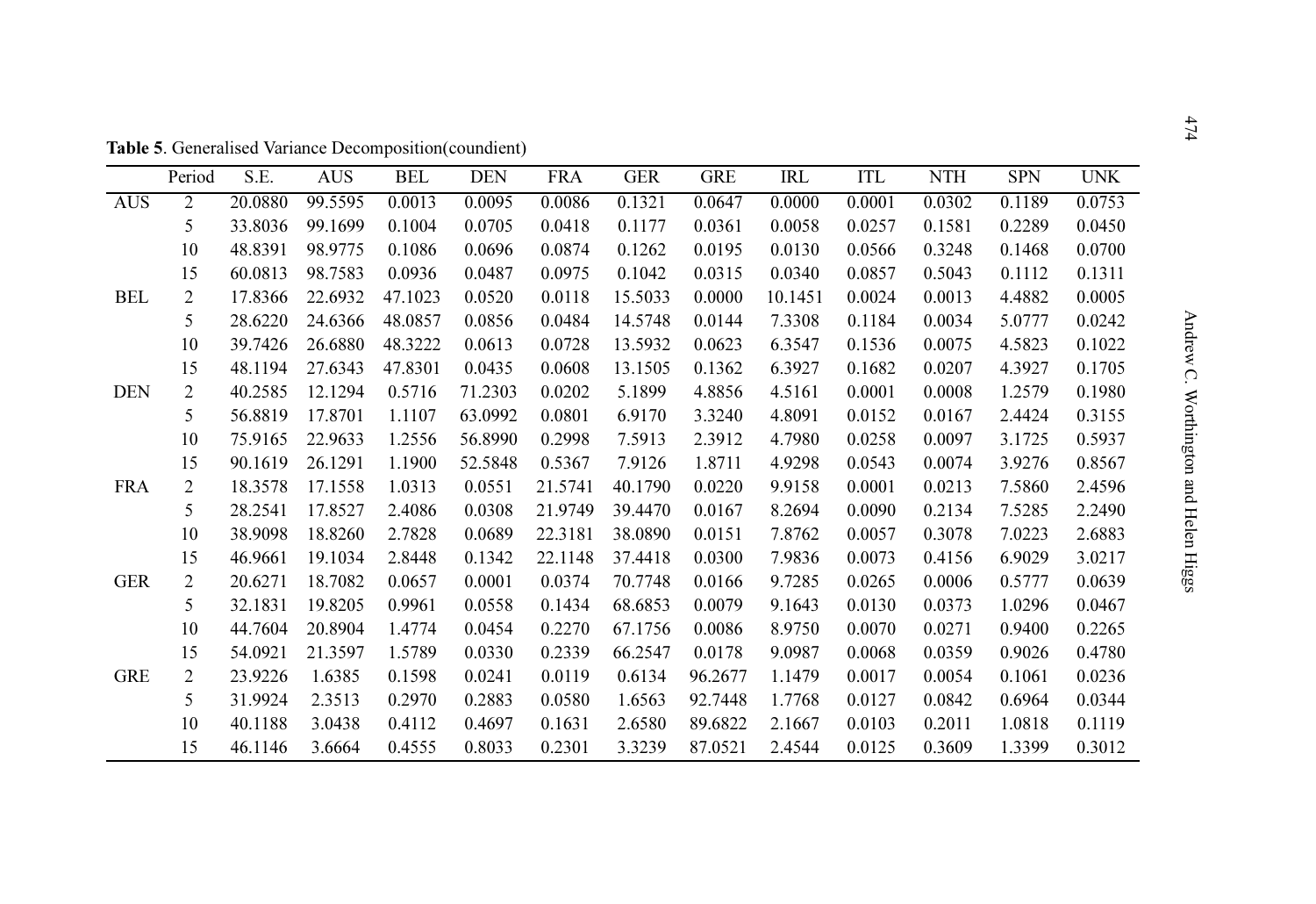| Table 5. Generalised Variance Decomposition(continued) |  |  |
|--------------------------------------------------------|--|--|
|--------------------------------------------------------|--|--|

| IRL        | 2              | 4.7052  | 17.5366 | 0.0040 | 0.0403 | 0.0261 | 0.9498  | 0.0014 | 81.1328 | 0.0286  | 0.0350  | 0.1162  | 0.1293  |
|------------|----------------|---------|---------|--------|--------|--------|---------|--------|---------|---------|---------|---------|---------|
|            | 5              | 7.5075  | 18.3049 | 0.3197 | 0.1051 | 0.0238 | 1.8261  | 0.1225 | 78.2344 | 0.0423  | 0.1470  | 0.8141  | 0.0602  |
|            | 10             | 10.4249 | 19.6873 | 0.6205 | 0.0831 | 0.0163 | 2.2423  | 0.3131 | 75.7245 | 0.0373  | 0.1552  | 0.9957  | 0.1249  |
|            | 15             | 12.5869 | 20.3320 | 0.8066 | 0.0583 | 0.0373 | 2.4816  | 0.5256 | 74.1615 | 0.0370  | 0.1818  | 1.1207  | 0.2577  |
| ITL        | 2              | 6.1646  | 15.9276 | 0.6078 | 0.0123 | 1.4475 | 25.1087 | 0.0357 | 7.9107  | 37.9288 | 0.0268  | 10.2631 | 0.7309  |
|            | 5              | 9.7293  | 15.8916 | 1.3078 | 0.0130 | 1.6567 | 24.7790 | 0.0427 | 7.1566  | 37.6156 | 0.2536  | 10.6891 | 0.5943  |
|            | 10             | 13.5418 | 16.4880 | 1.4931 | 0.0103 | 1.8405 | 25.0521 | 0.0481 | 6.9669  | 36.3984 | 0.3153  | 10.5212 | 0.8660  |
|            | 15             | 16.3317 | 16.8517 | 1.5499 | 0.0190 | 1.8346 | 25.1134 | 0.0500 | 7.0777  | 35.2788 | 0.4001  | 10.7053 | 1.1195  |
| <b>NTH</b> | 2              | 26.5391 | 14.6505 | 3.7521 | 0.0281 | 1.1547 | 34.0869 | 0.0027 | 12.3273 | 0.1144  | 24.3618 | 5.9722  | 3.5493  |
|            | 5              | 40.2887 | 16.1814 | 6.0187 | 0.0136 | 1.4508 | 33.4070 | 0.0476 | 11.2141 | 0.0857  | 21.8296 | 6.1476  | 3.6038  |
|            | 10             | 55.3666 | 17.6121 | 6.6149 | 0.0138 | 1.6419 | 32.4464 | 0.1006 | 11.1563 | 0.0549  | 20.2956 | 5.3361  | 4.7275  |
|            | 15             | 66.7739 | 18.1575 | 6.5459 | 0.0246 | 1.6670 | 31.9479 | 0.1427 | 11.7292 | 0.0385  | 19.0041 | 4.9152  | 5.8274  |
| <b>SPN</b> | $\overline{2}$ | 5.4916  | 17.9114 | 0.0047 | 0.0069 | 0.0904 | 27.2180 | 0.0280 | 8.7079  | 0.0005  | 0.0204  | 45.9985 | 0.0134  |
|            | 5              | 8.6063  | 19.5398 | 0.4250 | 0.0359 | 0.0455 | 25.2443 | 0.0270 | 7.6967  | 0.0125  | 0.1913  | 46.7060 | 0.0762  |
|            | 10             | 11.8549 | 21.4212 | 0.6990 | 0.0346 | 0.0304 | 24.4943 | 0.0152 | 7.4407  | 0.0071  | 0.3483  | 45.4355 | 0.0736  |
|            | 15             | 14.2628 | 22.1228 | 0.7566 | 0.1217 | 0.0213 | 23.8746 | 0.0106 | 7.7528  | 0.0049  | 0.5688  | 44.5564 | 0.2095  |
| <b>UNK</b> | $\overline{2}$ | 13.2889 | 14.2175 | 0.8546 | 0.0045 | 0.0236 | 20.1771 | 0.0155 | 13.8305 | 0.0075  | 0.0304  | 4.4911  | 46.3478 |
|            | 5              | 20.0731 | 15.8828 | 2.2430 | 0.0409 | 0.0465 | 19.7345 | 0.0476 | 13.3501 | 0.0394  | 0.2284  | 5.8464  | 42.5404 |
|            | 10             | 27.3949 | 17.3660 | 2.6960 | 0.1415 | 0.0608 | 19.3454 | 0.0400 | 13.0956 | 0.0891  | 0.1845  | 6.0137  | 40.9676 |
|            | 15             | 32.9124 | 17.8485 | 2.8848 | 0.2557 | 0.0458 | 18.9133 | 0.0287 | 13.6135 | 0.1441  | 0.1789  | 6.1025  | 39.9842 |

Notes: The ordering for the variance decomposition is based on the number of 'causes' in Table 3; the four rows for each market are in order of forecast periods of 2, 5, 10 and 15 days, respectively.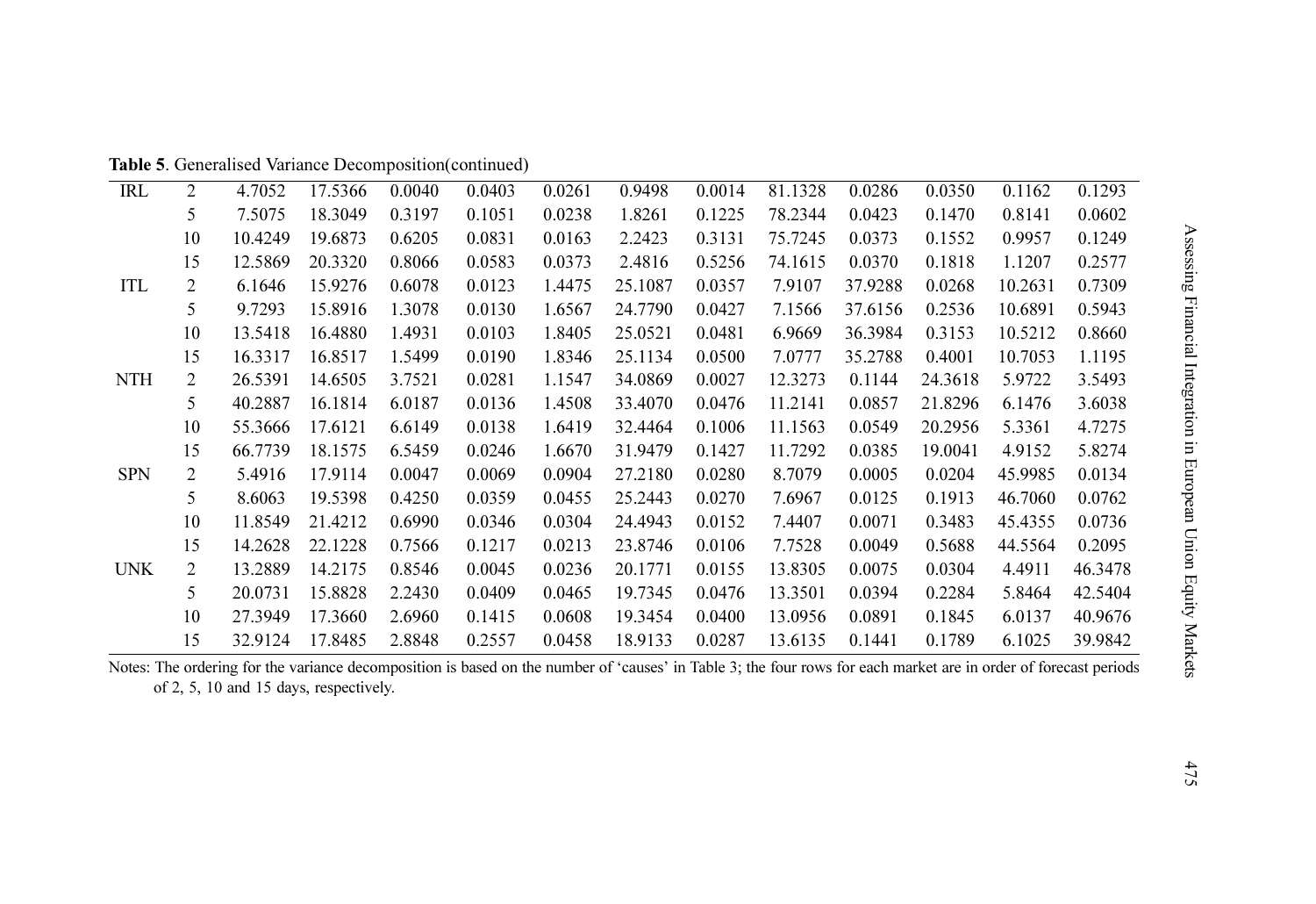## V. Concluding Remarks

Financial integration is a long-standing policy goal in the EU, potentially benefiting its many member-states and their citizens through more opportunities for risk sharing and diversification, the better allocation of capital across investment opportunities, and the potential for higher economic growth. The results of this study are just one indication of a more integrated European equity market, in both the euro area and beyond, signalling that national stock market returns in the EU are increasingly driven by common (regional) news. This would provide prima facie evidence that institutional and regulatory change in the EU implemented through a variety of policy mechanisms, along with the changing behaviour of investors and financiers at the market level, has been successful in promoting the desired objective.

Of course, this analysis does suffer a number of limitations, all of which provide possible directions for future research on European financial integration. First, while the equity market is clearly an important dimension of the financial system, it is just one part alongside the money, bond and banking markets. Ample evidence suggests that the degree of integration varies depending on the market segment, with financial integration usually more advanced in market segments other than equity. For example, as the money market lies closer to the single monetary policy in the euro area, it will be relatively more integrated. It would then be interesting to use similar techniques to those used in this paper to compare the level of integration in different market segments in the EU.

Second, while there is ample allowance in this study for local and regional factors in pricing equity in Europe, there is no recognition of global factors arising principally from the US, Japan or even China. This makes it difficult to gauge the relative impact of global, regional and local factors in European equity markets, and thereby make a more complete assessment of financial integration. This is equivalent to assuming that the influence of non-EU markets is constant across those markets included. However, focusing on a smaller set of closely related markets allows better insights and a more tractable analysis than what might otherwise be the case. Finally, this study provides a broad assessment of financial integration for the entire period and across all markets. It therefore is unable to comment on the relative pace of integration over this period, the role of the various institutional and regulatory changes in this process, especially the introduction of the single currency, and the differential impacts on the member-states. By splitting the sample period into, say, a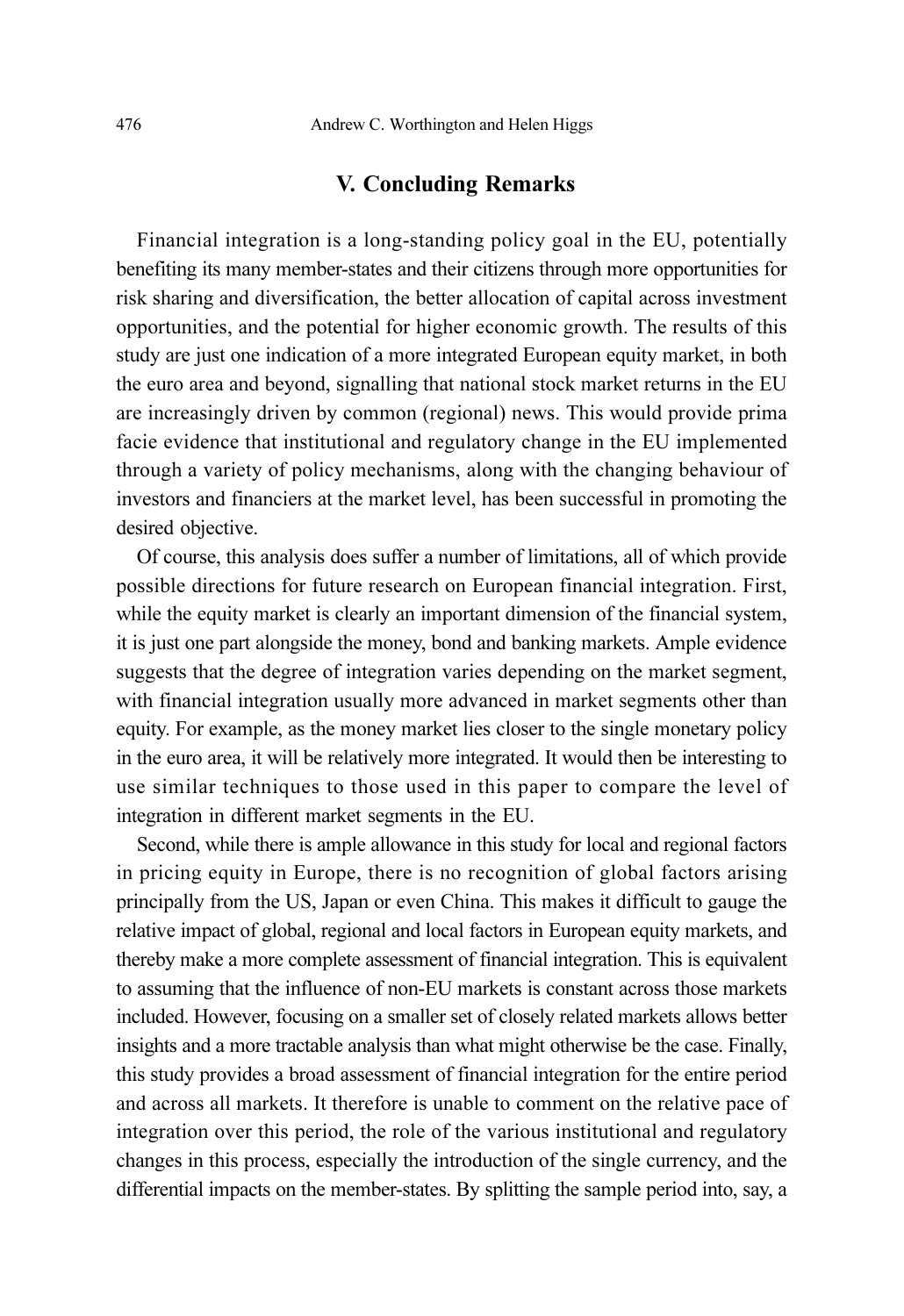period before and after a major structural or institutional change, it may be possible to illustrate the impact of this change on financial integration. These limitations, of course, all provide useful directions for future research in this important area.

# Acknowledgements

The authors would like to thank the editor (Hwan Ho Lee), an anonymous referee, and participants at the 15<sup>th</sup> Global Finance Conference in Hangzhou and the 15th International Economic Association Meeting in Istanbul for helpful comments on an earlier version of this paper. The authors also gratefully acknowledge the financial assistance of an Accounting and Finance Association of Australia and New Zealand (AFAANZ) Research Fund Grant and a Griffith Business School Small Research Grant.

Received 4 February 2010, Revised 8 April 2010, Accepted 20 April 2010

# **References**

- Abbot, A.B. and K.V. Chow. (1993), "Cointegration among European Equity Markets", Journal of Multinational Financial Management, 2(3-4), pp. 167-184.
- Akdogan, H. (1995), The Integration of International Capital Markets: Theory and Empirical Evidence, Edward Elgar, Aldershot.
- Arshanapalli, B. and J. Doukas. (1993), "International Stock Market Linkages: Evidence from the Pre- and Post- October 1987 Period", Journal of Banking and Finance, 17(1), pp. 193-208.
- Baele, L., A. Ferrando, P. Hördahl, E. Krylova and C. Monnet. (2004), "Measuring Financial Integration in the Euro Area", Occasional Paper Series No. 14, European Central Bank. Available at: http://www.ecb.int/. Accessed April 2007.
- Batten, J.A and C. Kearney. (2006), "Interdependence and Integration in Emerging European Financial Markets", in Emerging European Financial Markets: Independence and Integration Post-Enlargement, (Ed.) Batten, J.A. and C. Kearney. International Finance Review Series, Vol. 6. Elsevier, Amsterdam, pp. 1-14.
- Cheung, Y.W. and K.S. Lai. (1999), "Macroeconomic Determinants of Long-term Stock Market Comovements among Major EMS Countries", Applied Financial Economics, 9(1), pp. 73-85.
- Choi, I. (2001), "Unit Root Tests for Panel Data", Journal of International Money and Finance, 20(2), pp. 249-272.
- Darbar, S.M. and P. Deb. (1997), "Co-movement in International Equity Markets", Journal of Financial Research, 20(3), pp. 305-322.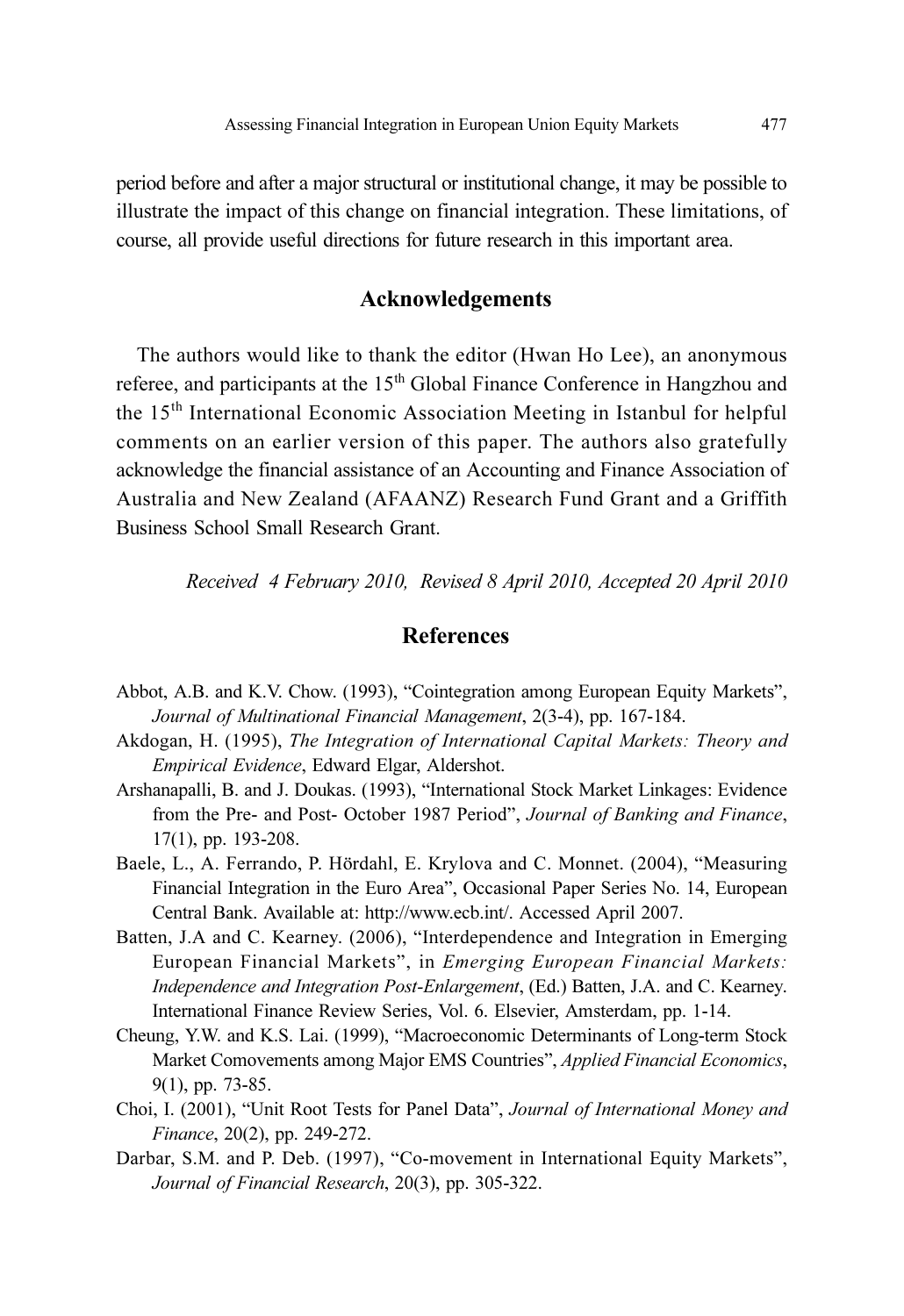- Engle, R. F. and C.W.J. Granger. (1987), "Co-integration and Error Correction: Representation, Estimation, and Testing", Econometrica, 55(2), pp. 251-76.
- Espitia. M. and R. Santamaría. (1994), "International Diversification among the Capital Markets of the EEC", Applied Financial Economics, 4(1), pp. 1-10.
- European Central Bank (2007), Financial Integration in Europe, March 2007. Available at: http://www.ecb.int/. Accessed April 2007.
- European Commission (2006), Financial Integration Monitor 2006. Available at: http:// ec.europa.eu/. Accessed April 2007.
- European Commission (2007), Financial Services Action Plan. Available at: http:// ec.europa.eu/. Accessed April 2007.
- Fonteyne, W. (2006), "EU: From Monetary to Financial Union: Overcoming the Remaining Hurdles to Financial Integration in Europe", Finance and Development, 43(2), pp. 48-50.
- Francis, B.B. and L.L. Leachman. (1998), "Superexogeneity and the Dynamic Linkages among International Equity Markets", Journal of International Money and Finance, 17(4), pp. 475-492.
- Fratzscher, M. (2002), "Financial Market Integration in Europe: On the Effects of EMU on Stock Markets", International Journal of Finance and Economics, 7(3), pp. 165-193.
- Granger, C.W.J. (1969), "Investigating Causal Relations by Econometric Models and Cross-spectral Methods", Econometrica, 37(3), pp. 424-438.
- Hadri, K. (2000), "Testing for Stationarity in Heterogeneous Panel Data", Econometrics Journal, 3(2), pp. 148-161.
- Hardouvelis, G.A., D. Malliaropulos and R. Priestley. (2006), "EMU and European Stock Market Integration", Journal of Business, 79(1), pp. 365-92.
- Hartmann P., A. Maddaloni and S. Manganelli. (2003), "The Euro Area Financial System: Structure, Integration and Policy Initiatives", Oxford Review of Economic Policy, 19(1), pp. 180-213.
- Im, K.S., M.H. Pesaran and Y. Shin. (2003), "Testing for Unit Root in Heterogeneous Panels", Journal of Econometrics, 115(1), pp. 53-74.
- Jian, Y., M. Insik and L. Qi. (2003), "European Stock Market Integration: Does EMU Matter?", Journal of Business Finance and Accounting, 30(9-10), pp. 1253-1276.
- Johansen, S. (1991), "Estimation and Hypothesis Testing of Cointegration Vectors in Gaussian Vector Autoregressive Models, Econometrica, 59(6), pp. 1551-1580.
- Johansen, S. and K. Juselius. (1990), "Maximum Likelihood Estimation and Inferences on Cointegration - With Applications to the Demand for Money", Oxford Bulletin of Economics and Statistics, 52(2), pp. 169-210.
- Kim, S.J., F. Moshirian and E. Wu. (2006), "Evolution of International Stock and Bond Market Integration: Influence of the European Monetary Union", Journal of Banking and Finance, 30(5), pp. 1507-34.
- Koo, J. and S. Lee. (2000) "Regional Income Convergence: Evidence from Panel Unit Root Tests", Seoul Journal of Economics, 13(4), pp. 459-469.
- Kwan, A.C.C. A.B. Sim and J.A. Cotsomitis. (1995), "The Causal Relationships between